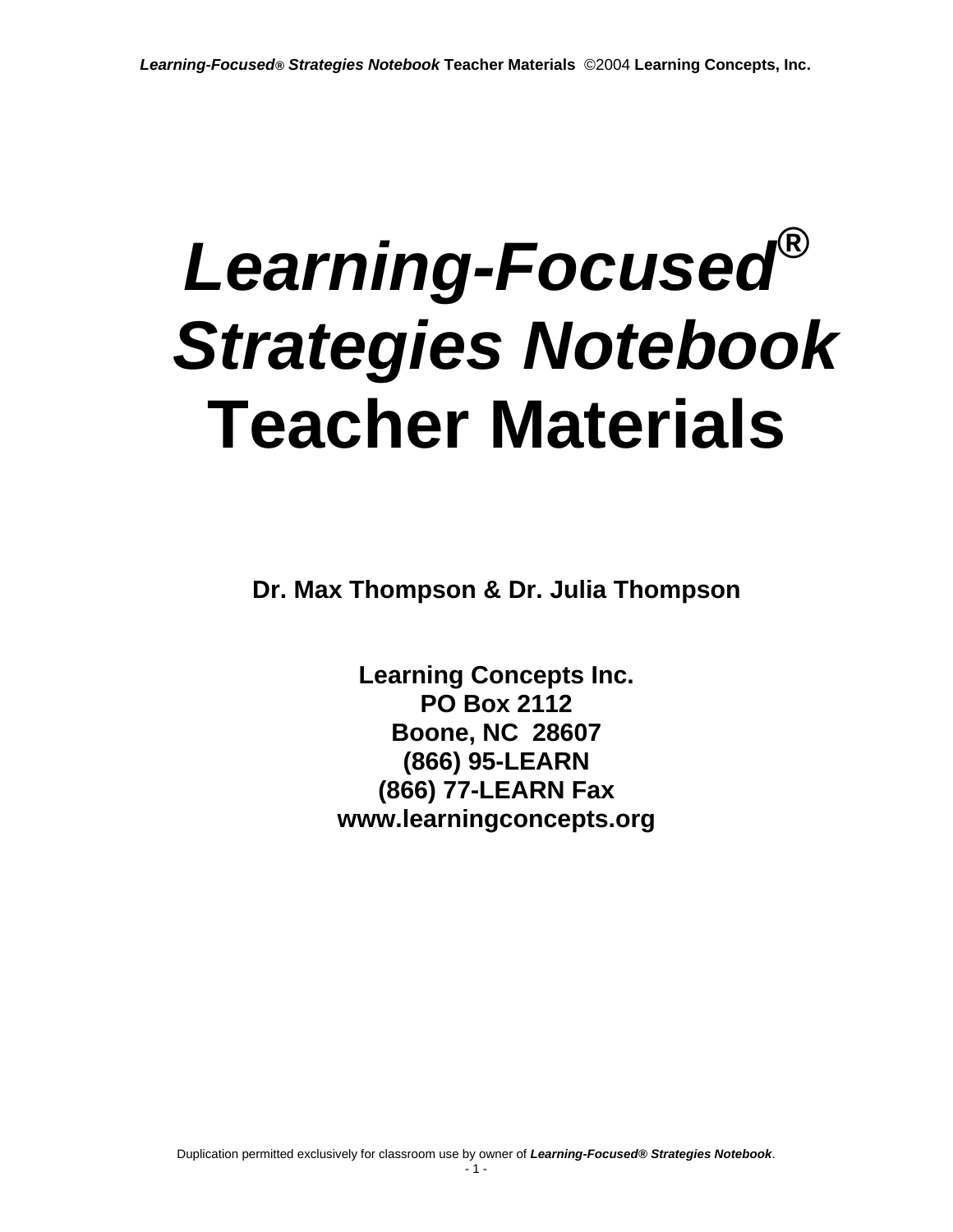#### **Table of Contents**

| * Cycle Graph (Sequence and Repeat)  17                          |  |
|------------------------------------------------------------------|--|
|                                                                  |  |
| * Compare and Contrast with Summary  19                          |  |
|                                                                  |  |
| * Descriptive Organizer (Literary Element)  21                   |  |
|                                                                  |  |
|                                                                  |  |
|                                                                  |  |
|                                                                  |  |
|                                                                  |  |
|                                                                  |  |
| * Matrix (compare and contrast several items)  28                |  |
|                                                                  |  |
| * Newspaper Model - 5 W Model (abstracting)  30                  |  |
|                                                                  |  |
| * Word Problems Math (Problem Solving)  32                       |  |
|                                                                  |  |
| * Organizational Graphic Organizer (classifying/categorizing) 34 |  |
| * Problem / Solution Organizer (Problem Solving)  35             |  |
|                                                                  |  |
|                                                                  |  |
|                                                                  |  |
|                                                                  |  |
|                                                                  |  |
|                                                                  |  |
|                                                                  |  |
|                                                                  |  |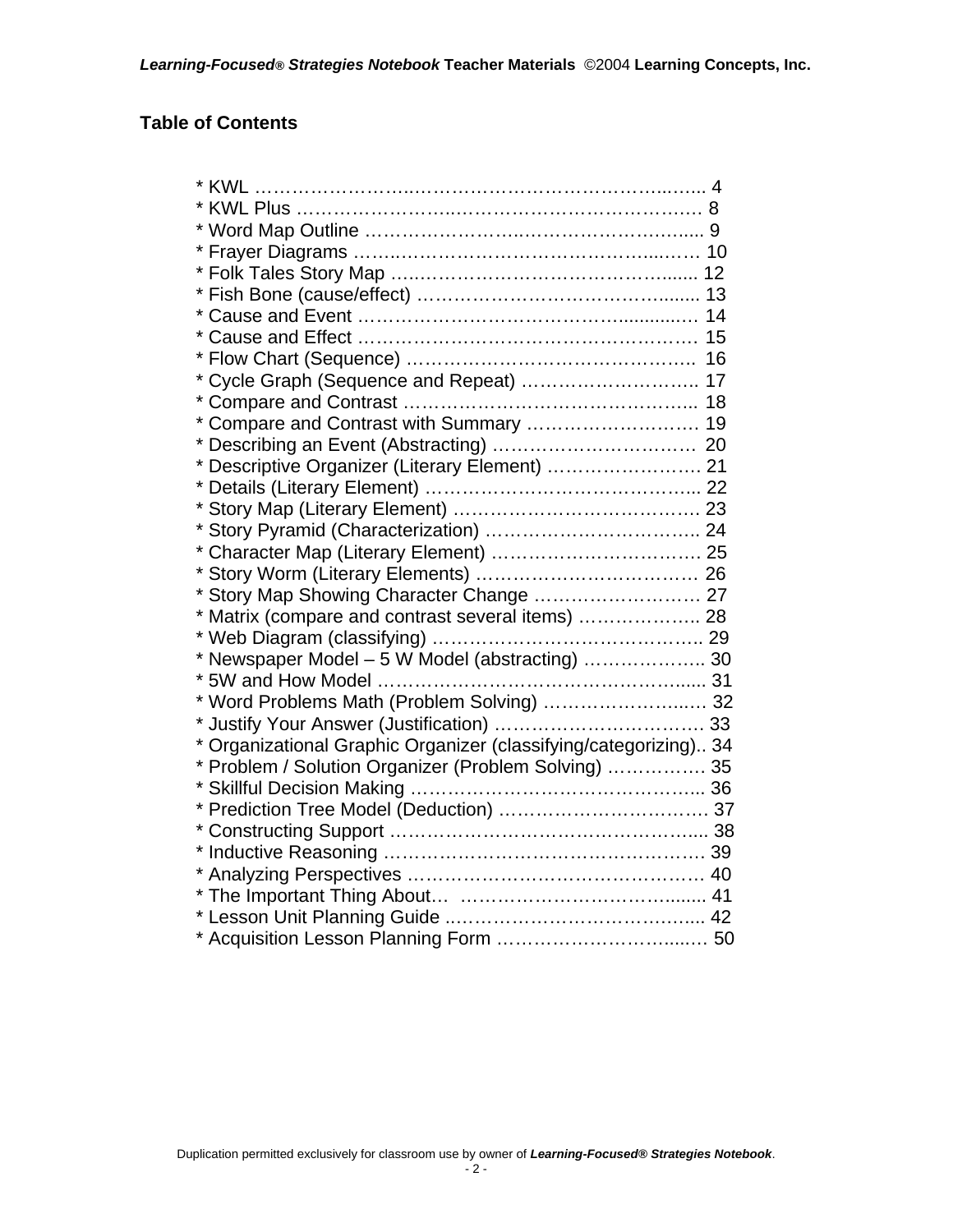# **Graphic Organizers**

- 1. Graphic organizers help students comprehend information through visual representation of concepts, ideas, and relationships. They provide the structure for short and long term memory.
- 2. Graphic organizers turn abstract concepts into concrete visual representations.
- 3. Understanding text structure is critical to reading comprehension. If students have a guide to the text structure, their comprehension is considerably higher than when they only rely on reading and memorization. Expository texts "explain" or tell about a subject. Their ideas are organized by:
	- \* Sequence or Time-Order<br>\* Listing or Description
	- \* Listing or Description<br>\* Compare/Contract
	- \* Compare/Contrast
	- Cause/Effect
	- Problem/Solution
- 4. The most important question a teacher can answer is: "How do I want students to THINK about my content ?" Then the teacher selects a graphic organizer that facilitates that type of thinking.

5. The use of graphic organizers produces learning effects that are substantial and long lasting.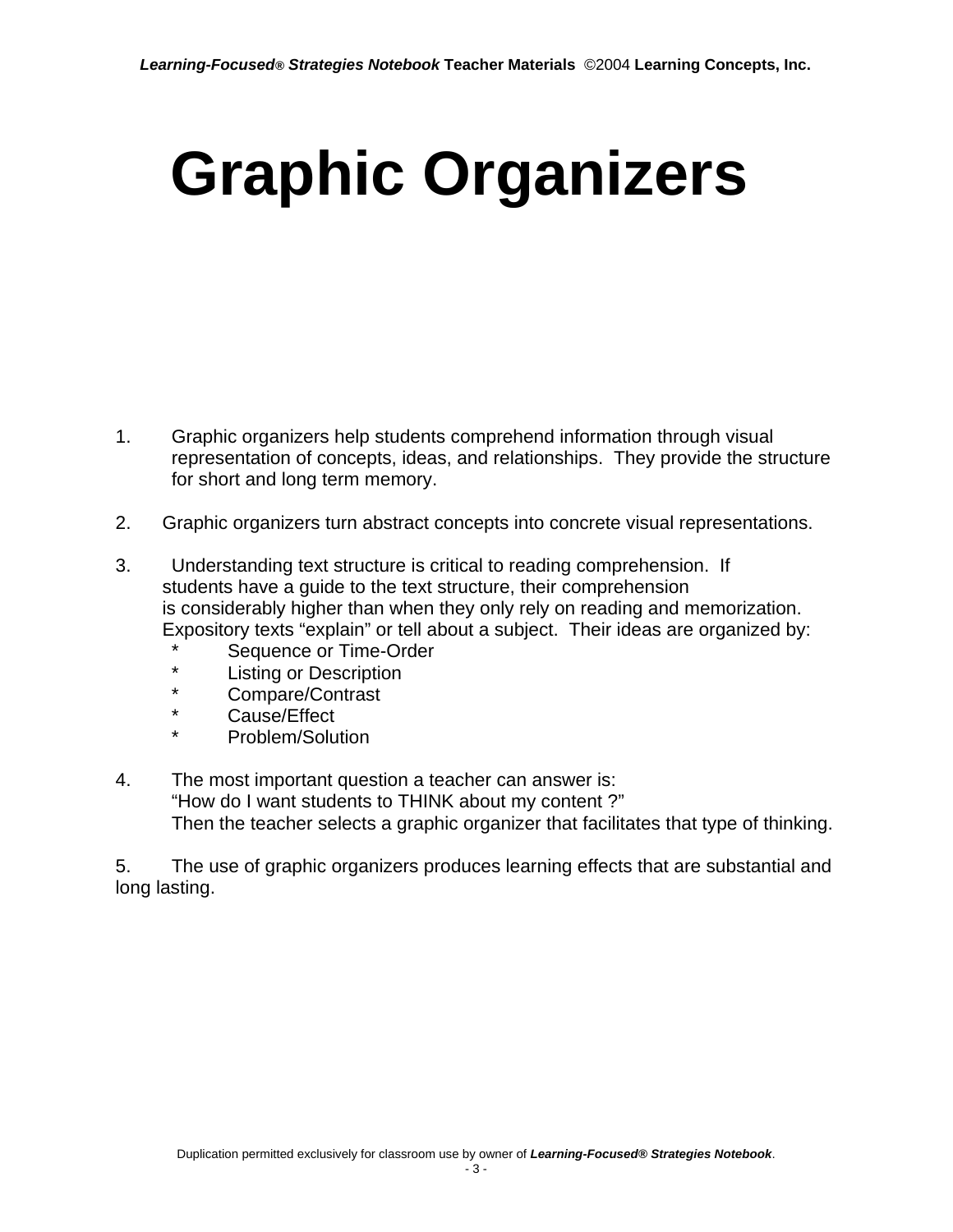| <b>KWL Outline 1</b> |                  |           |
|----------------------|------------------|-----------|
| -K-                  | -W-              | -L-       |
| Think I Know         | Think I'll Learn | I Learned |
|                      |                  |           |
|                      |                  |           |
|                      |                  |           |
|                      |                  |           |
|                      |                  |           |
|                      |                  |           |
|                      |                  |           |
|                      |                  |           |
|                      |                  |           |
|                      |                  |           |
|                      |                  |           |
|                      |                  |           |
|                      |                  |           |
|                      |                  |           |
|                      |                  |           |
|                      |                  |           |
|                      |                  |           |
|                      |                  |           |
|                      |                  |           |
|                      |                  |           |
|                      |                  |           |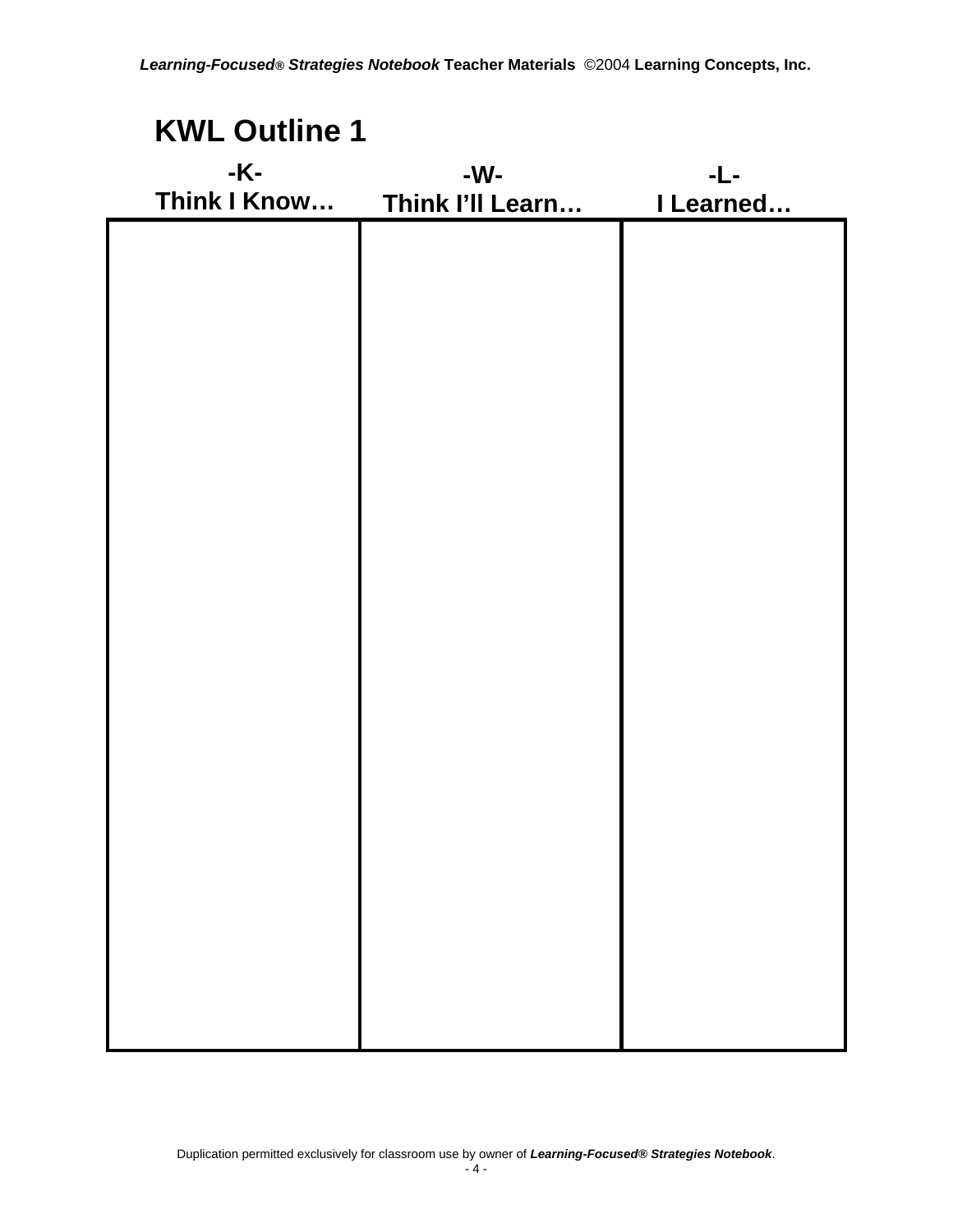| <b>KWL Outline 2</b> |                     |                     |
|----------------------|---------------------|---------------------|
| -K-                  | -W-                 | -L-                 |
| I Know               | <b>Think I Know</b> | <b>Want to Know</b> |
|                      |                     |                     |
|                      |                     |                     |
|                      |                     |                     |
|                      |                     |                     |
|                      |                     |                     |
|                      |                     |                     |
|                      |                     |                     |
|                      |                     |                     |
|                      |                     |                     |
|                      |                     |                     |
|                      |                     |                     |
|                      |                     |                     |
|                      |                     |                     |
|                      |                     |                     |
|                      |                     |                     |
|                      |                     |                     |
|                      |                     |                     |
|                      |                     |                     |
|                      |                     |                     |
|                      |                     |                     |
|                      |                     |                     |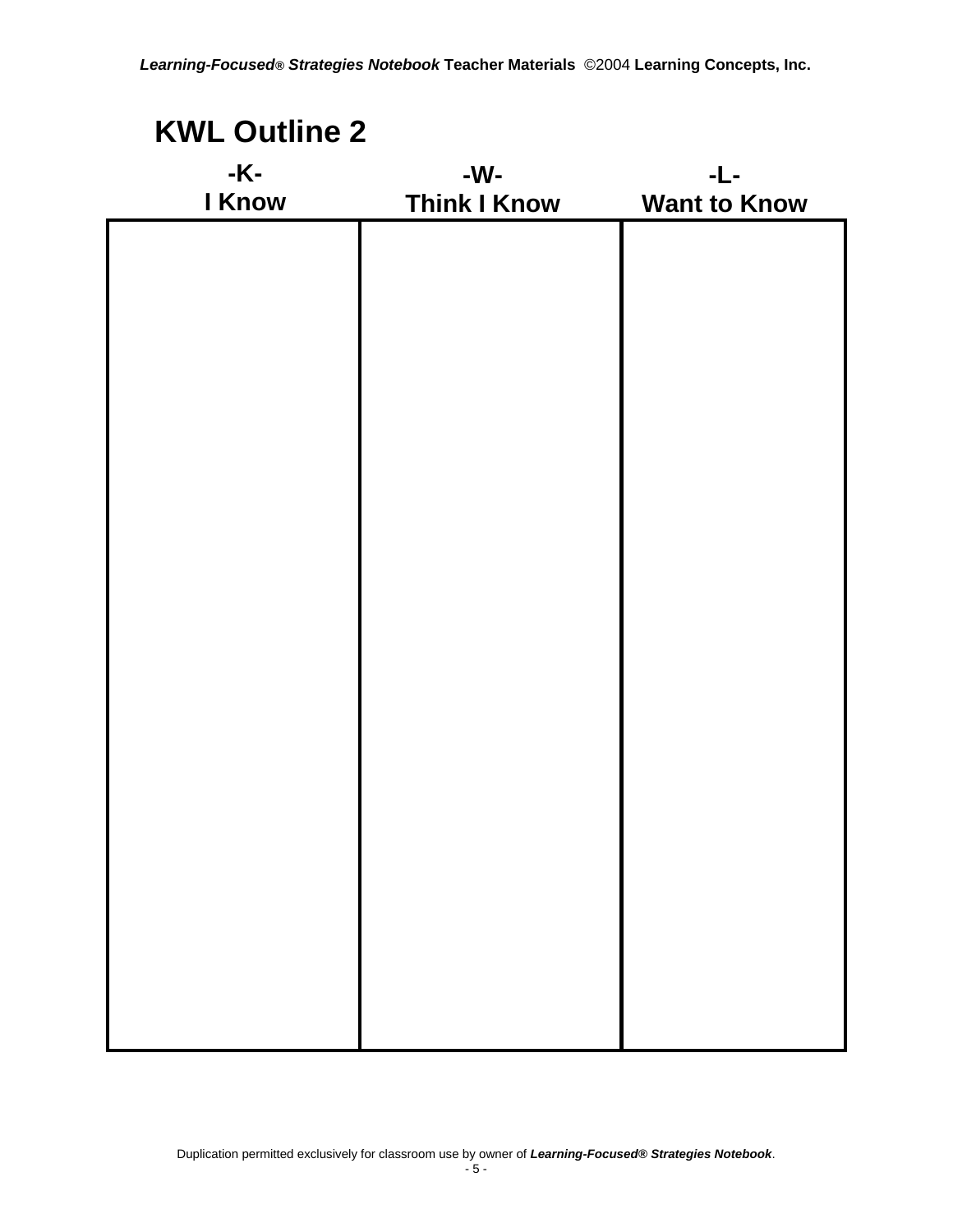| <b>KWL Outline 3</b>      |                            |                              |
|---------------------------|----------------------------|------------------------------|
| -K-<br><b>What I Know</b> | -W-<br><b>Think I Know</b> | -L-<br><b>What I Learned</b> |
|                           |                            |                              |
|                           |                            |                              |
|                           |                            |                              |
|                           |                            |                              |
|                           |                            |                              |
|                           |                            |                              |
|                           |                            |                              |
|                           |                            |                              |
|                           |                            |                              |
|                           |                            |                              |
|                           |                            |                              |
|                           |                            |                              |
|                           |                            |                              |
|                           |                            |                              |
|                           |                            |                              |
|                           |                            |                              |
|                           |                            |                              |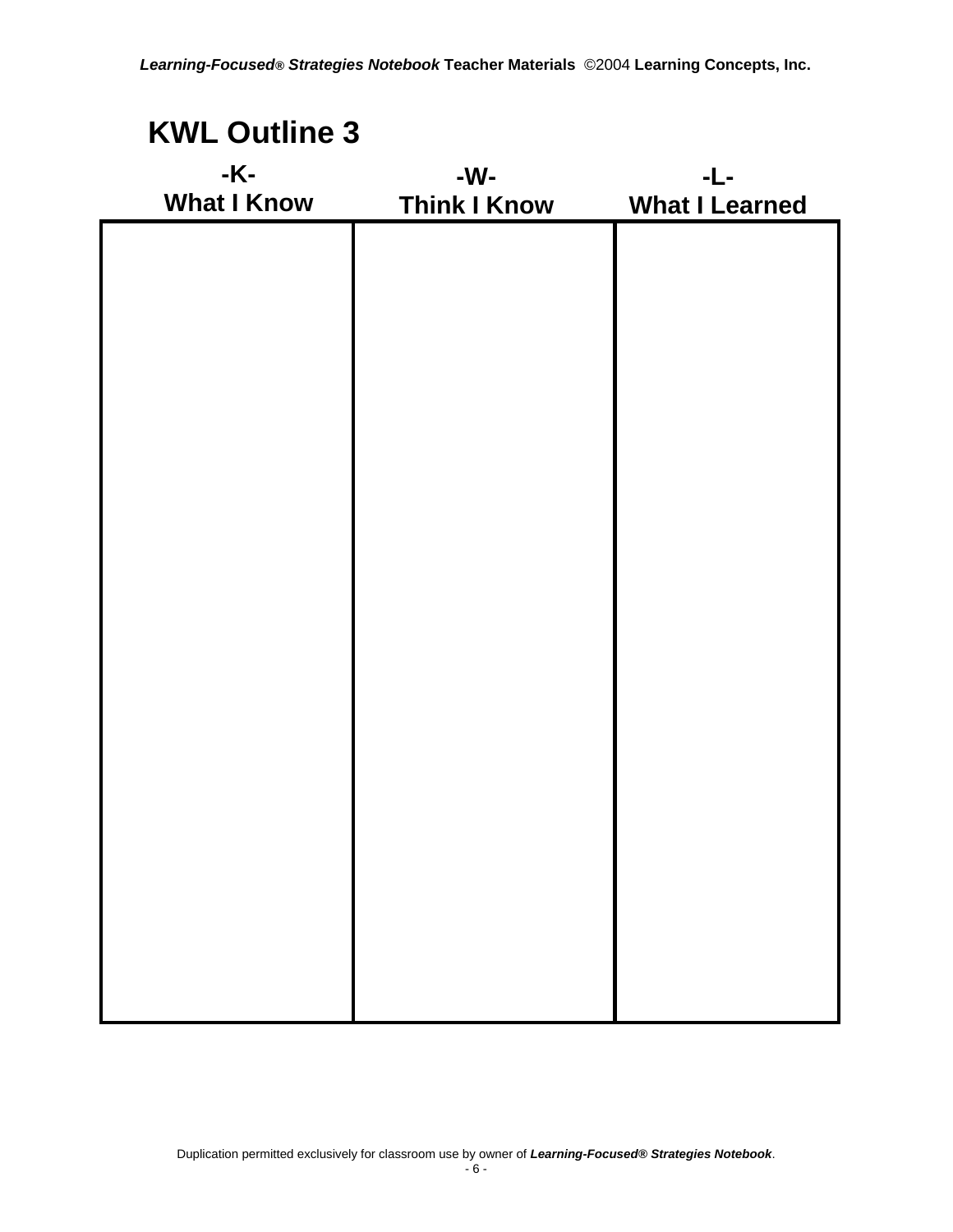| <b>KWL Outline 4</b><br>-K-<br><b>What We Know</b> | -W-<br><b>What We Want</b><br>To Find Out | -L-<br><b>What We Learned and</b><br><b>Still Need To Learn</b> |
|----------------------------------------------------|-------------------------------------------|-----------------------------------------------------------------|
|                                                    |                                           |                                                                 |
|                                                    |                                           |                                                                 |
|                                                    |                                           |                                                                 |
|                                                    |                                           |                                                                 |
|                                                    |                                           |                                                                 |
|                                                    |                                           |                                                                 |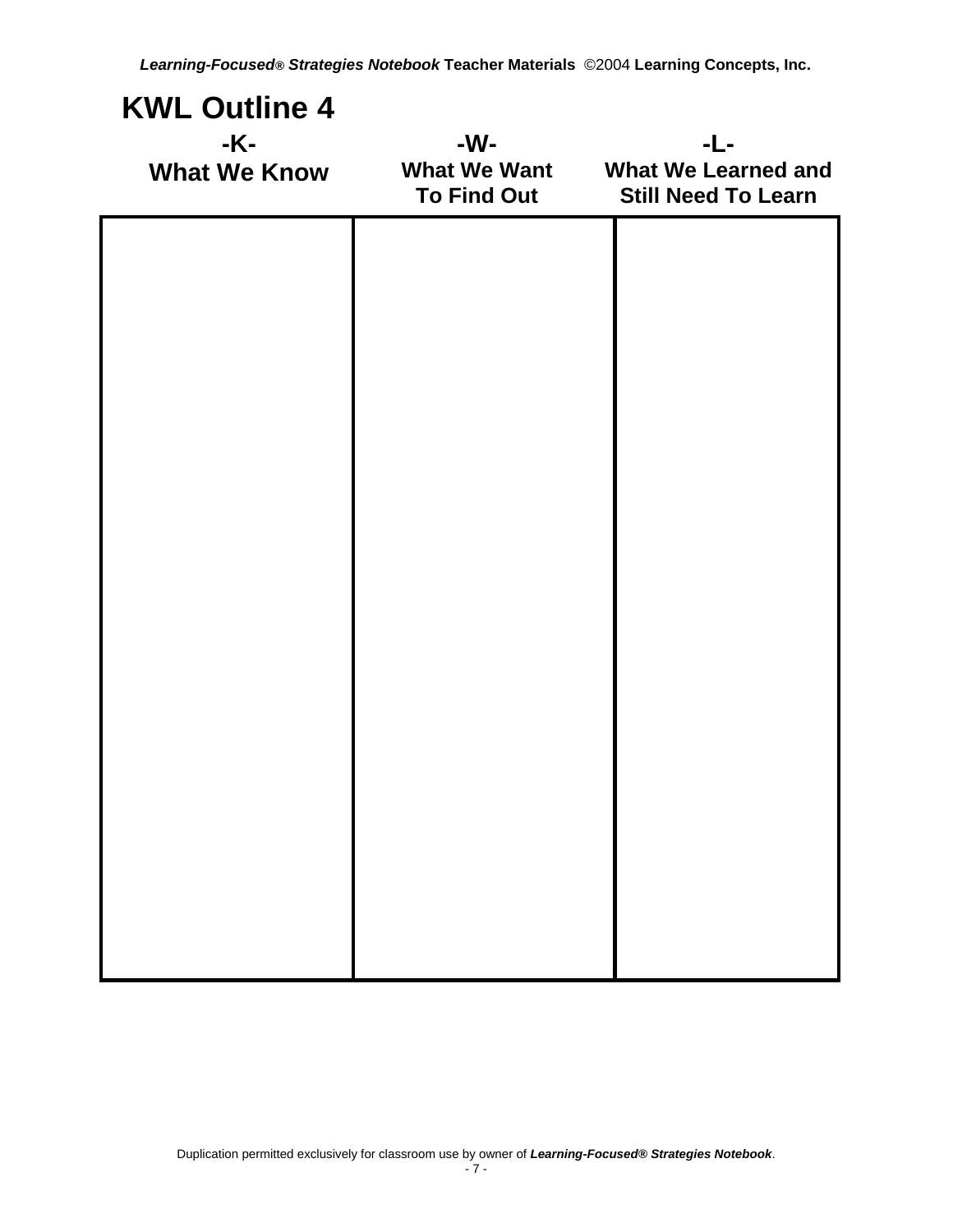## **KWL Plus Outline**

| Topic:                               |                            |                       |
|--------------------------------------|----------------------------|-----------------------|
| -K-<br><b>Know</b>                   | -W-<br><b>Want To Know</b> | -L-<br><b>Learned</b> |
|                                      |                            |                       |
|                                      |                            |                       |
|                                      |                            |                       |
|                                      |                            |                       |
|                                      |                            |                       |
|                                      |                            |                       |
|                                      |                            |                       |
|                                      |                            |                       |
|                                      |                            |                       |
|                                      |                            |                       |
| Final category designations for "L": |                            |                       |

#### *Categories of Information We Expect to Use:*

| 1. | 4. |
|----|----|
| 2. | 5. |
| 3. | 6. |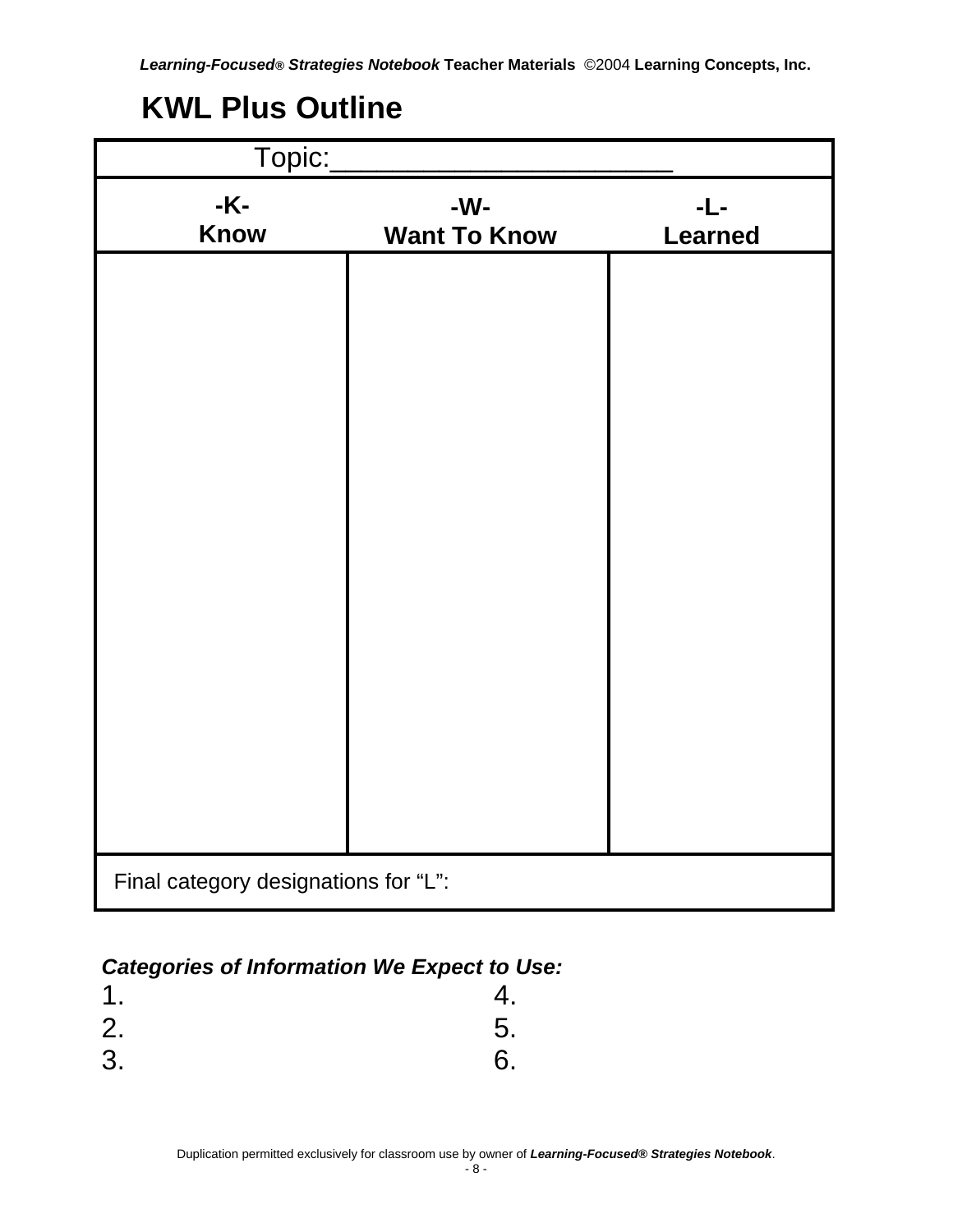

#### **What are some examples?**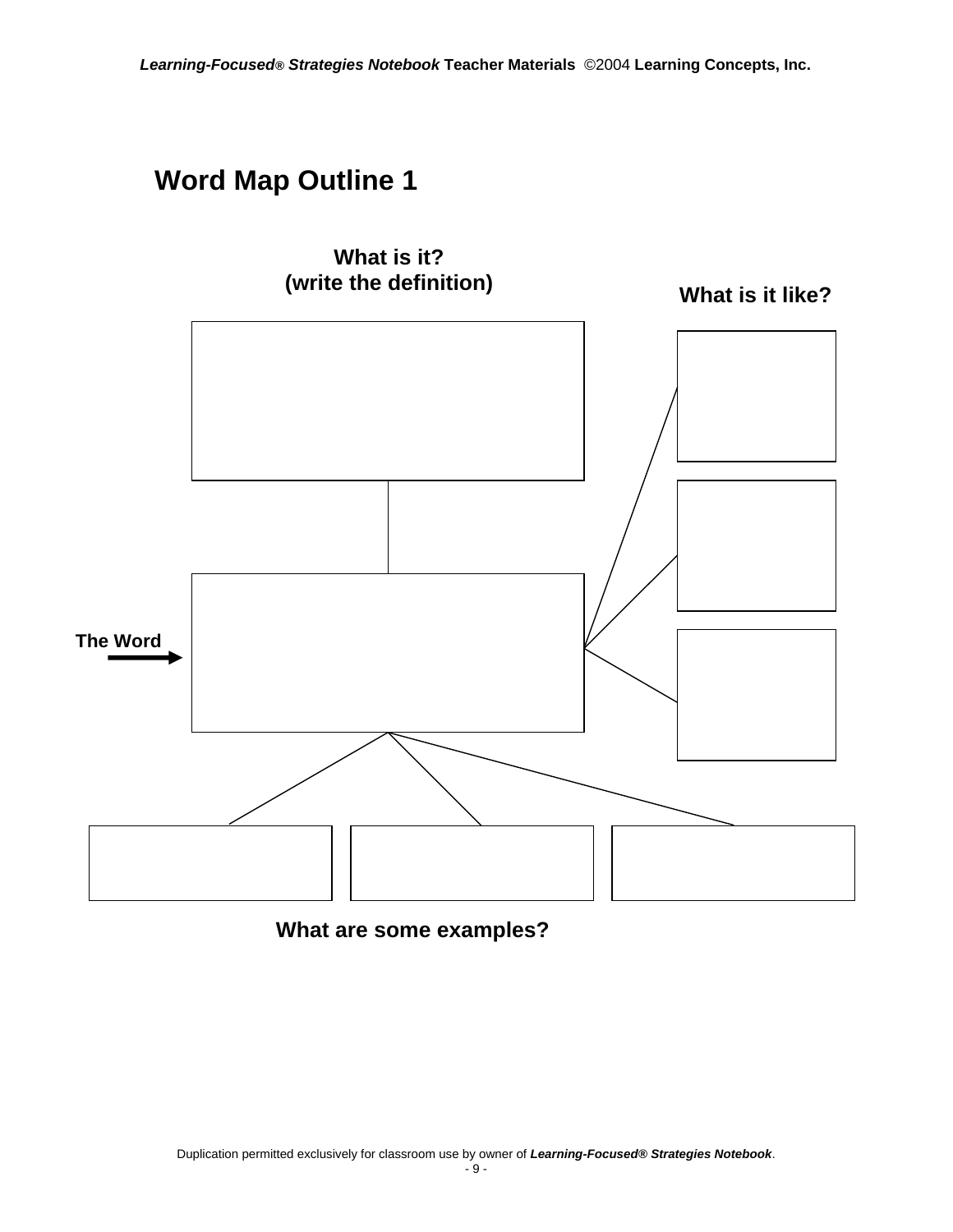## **Frayer Diagram 1**

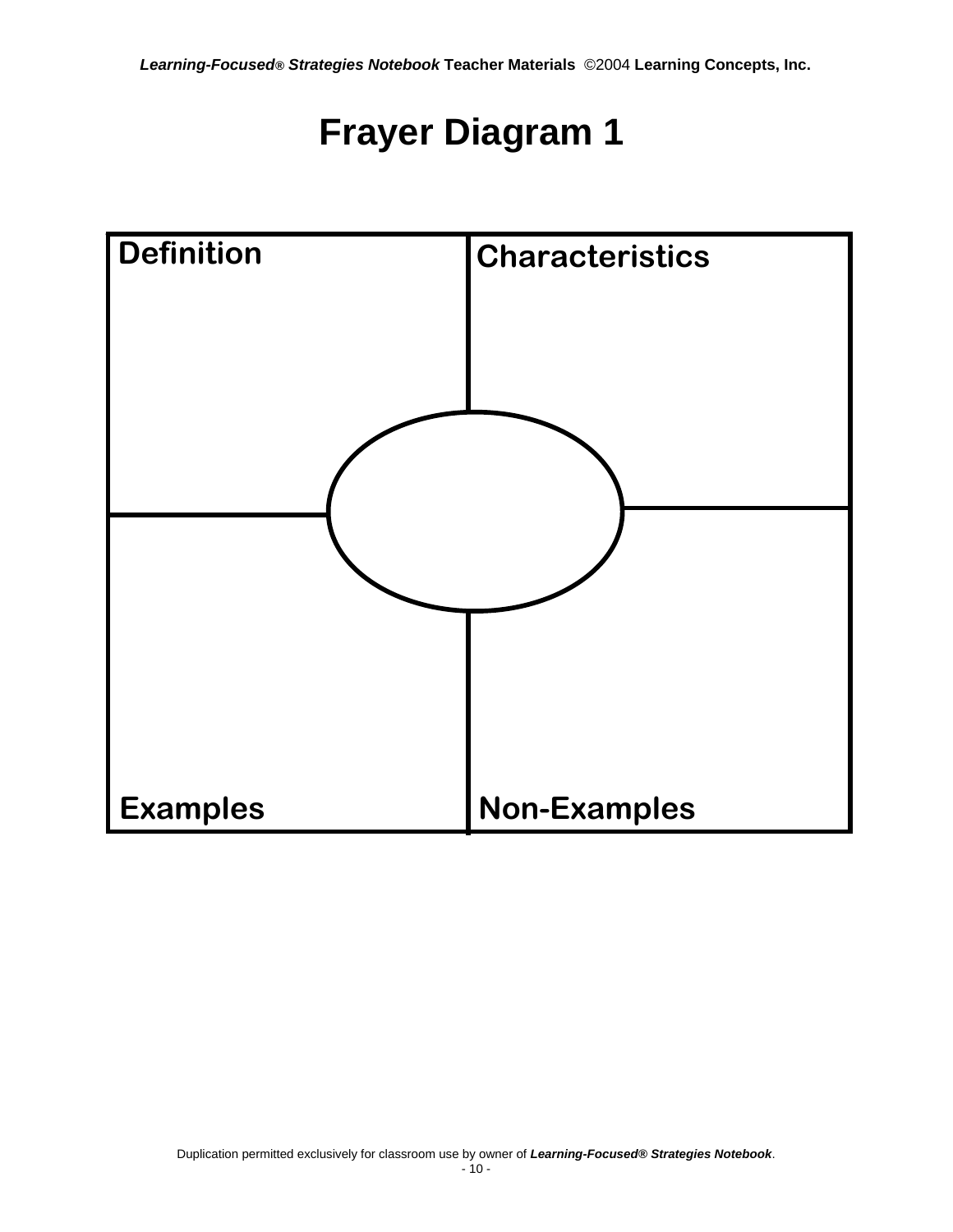# **Frayer Diagram 2**

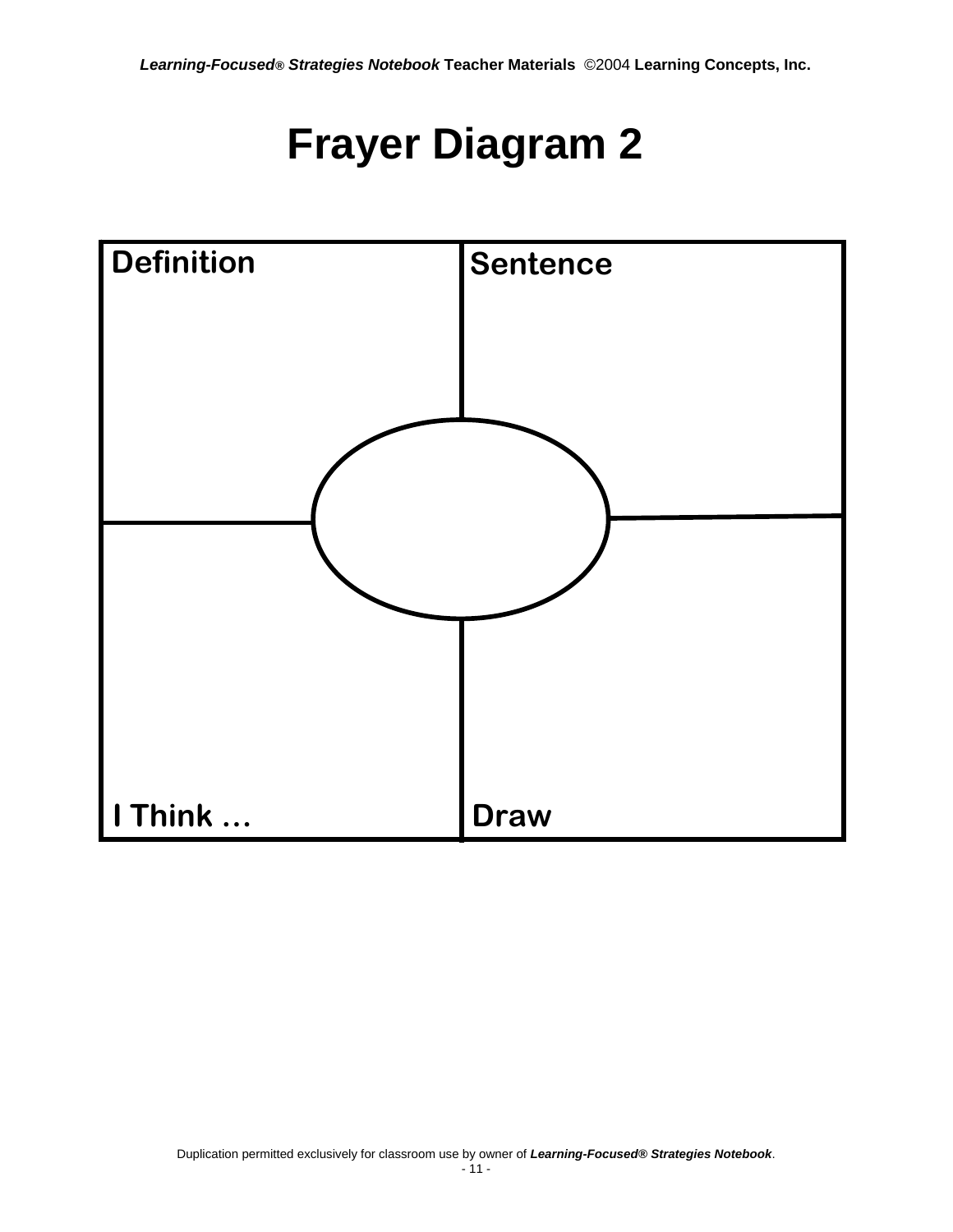# **Folk Tales Story Map**

**Title:** 

## **Characters:**

**Setting:** 

**Problem:** 

 **2. \_\_\_\_\_\_\_\_\_\_\_\_\_\_\_\_\_\_\_\_\_\_\_\_\_\_ 3. \_\_\_\_\_\_\_\_\_\_\_\_\_\_\_\_\_\_\_\_\_\_\_\_\_\_ 4. \_\_\_\_\_\_\_\_\_\_\_\_\_\_\_\_\_\_\_\_\_\_\_\_\_\_ Events: 1.\_\_\_\_\_\_\_\_\_\_\_\_\_\_\_\_\_\_\_\_\_\_\_\_\_\_**

**Solution:** 

## **Moral Point:**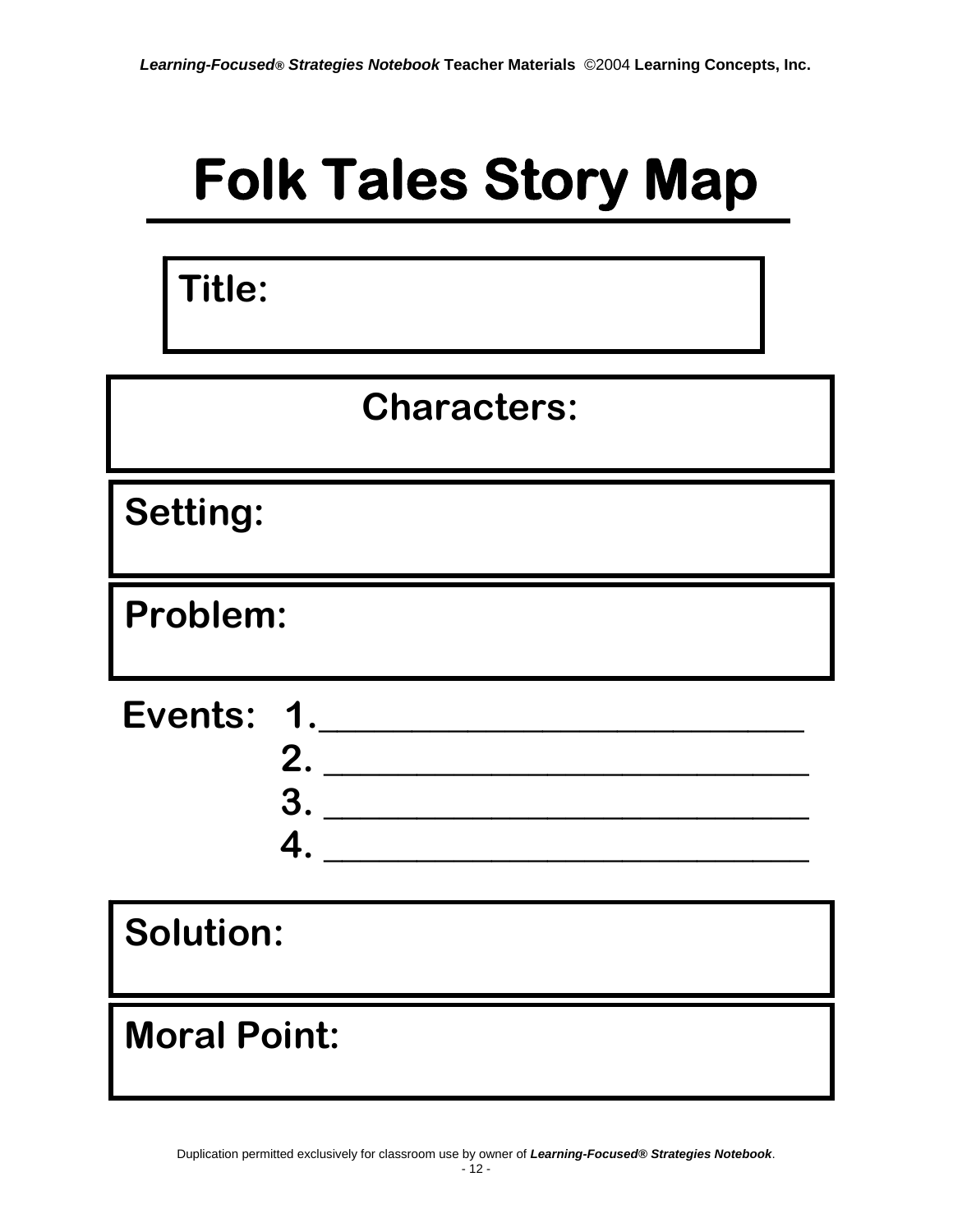#### **Fish Bone (Cause / Effect)**

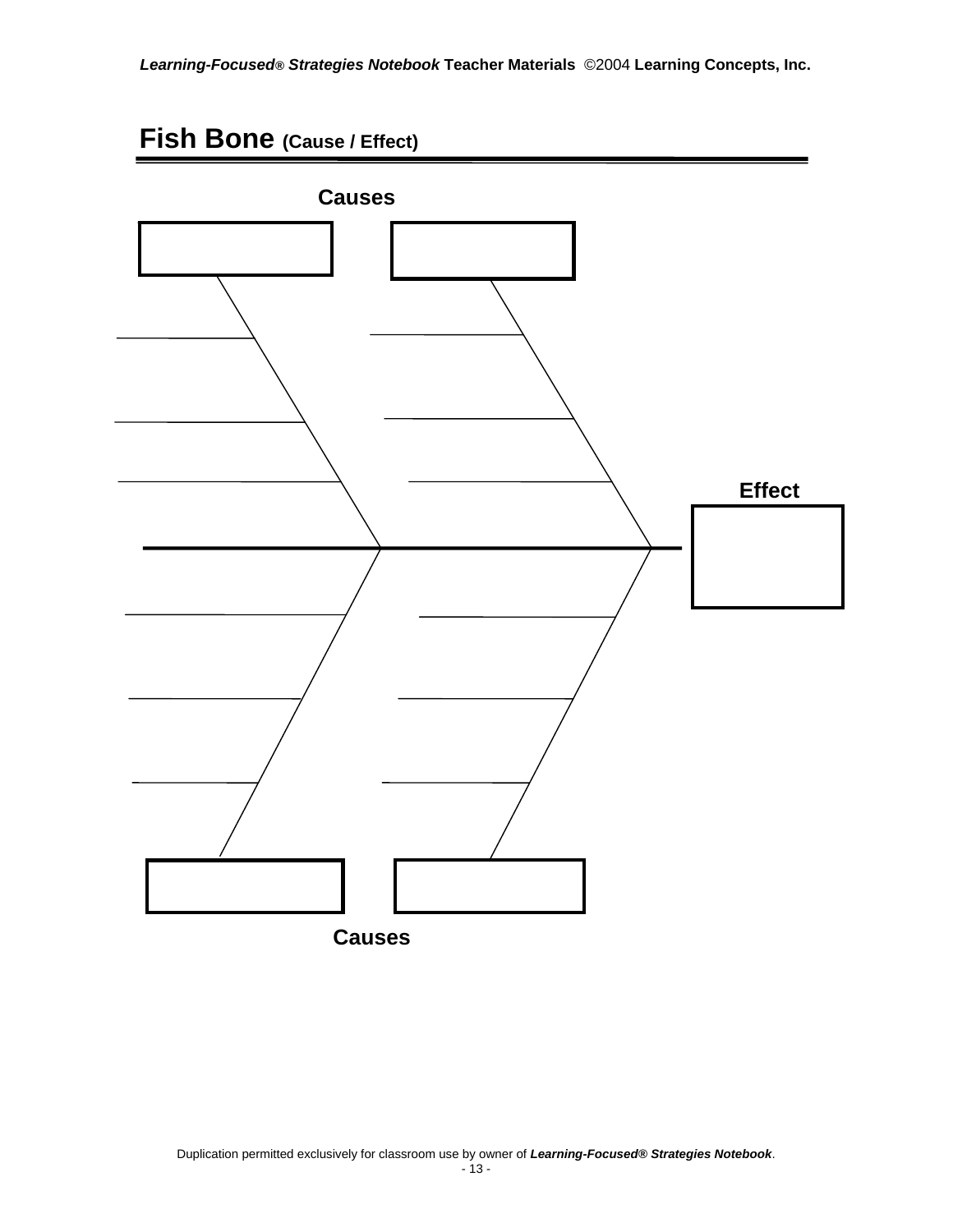

| Name |  |
|------|--|
| Date |  |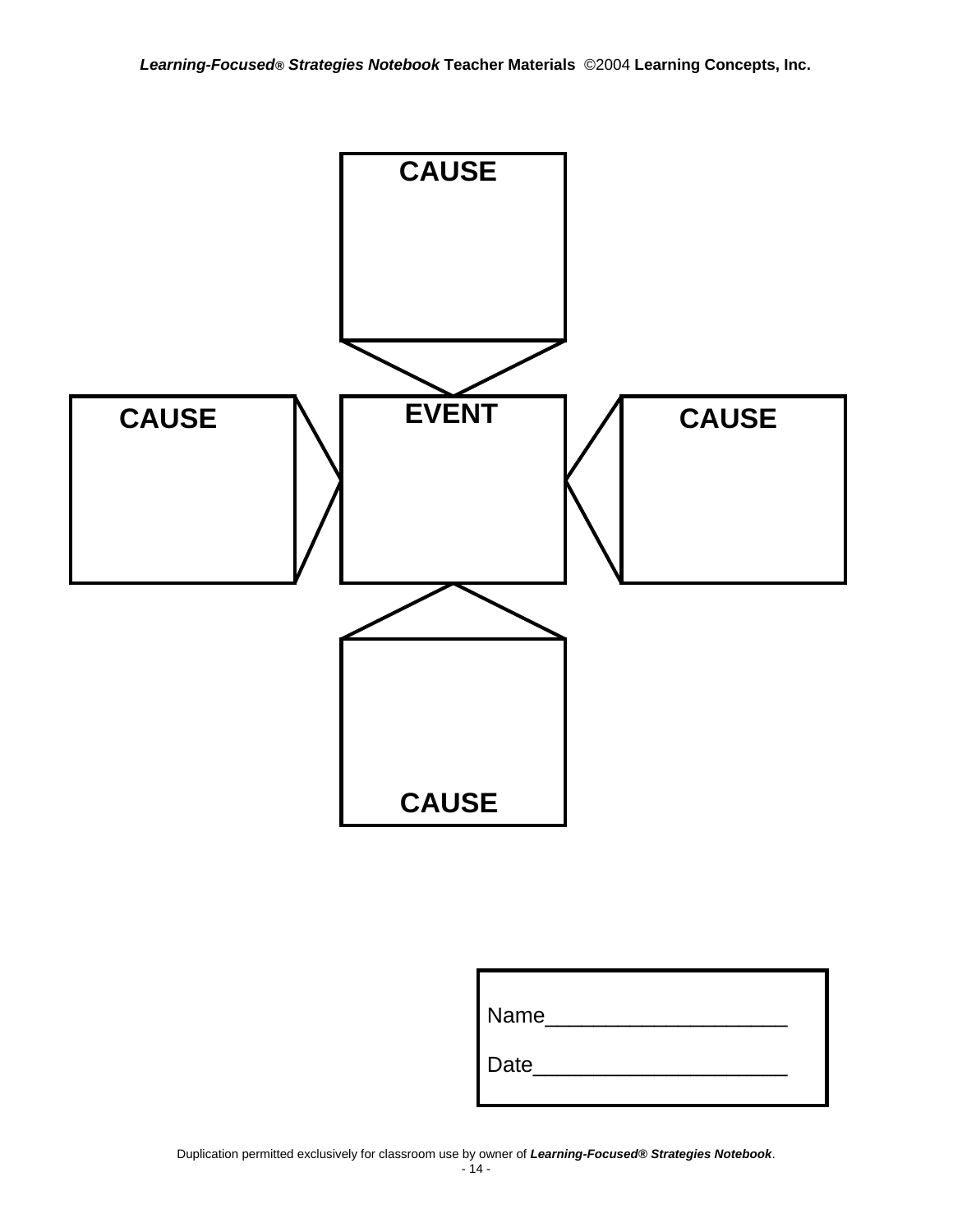#### **Cause and Effect**

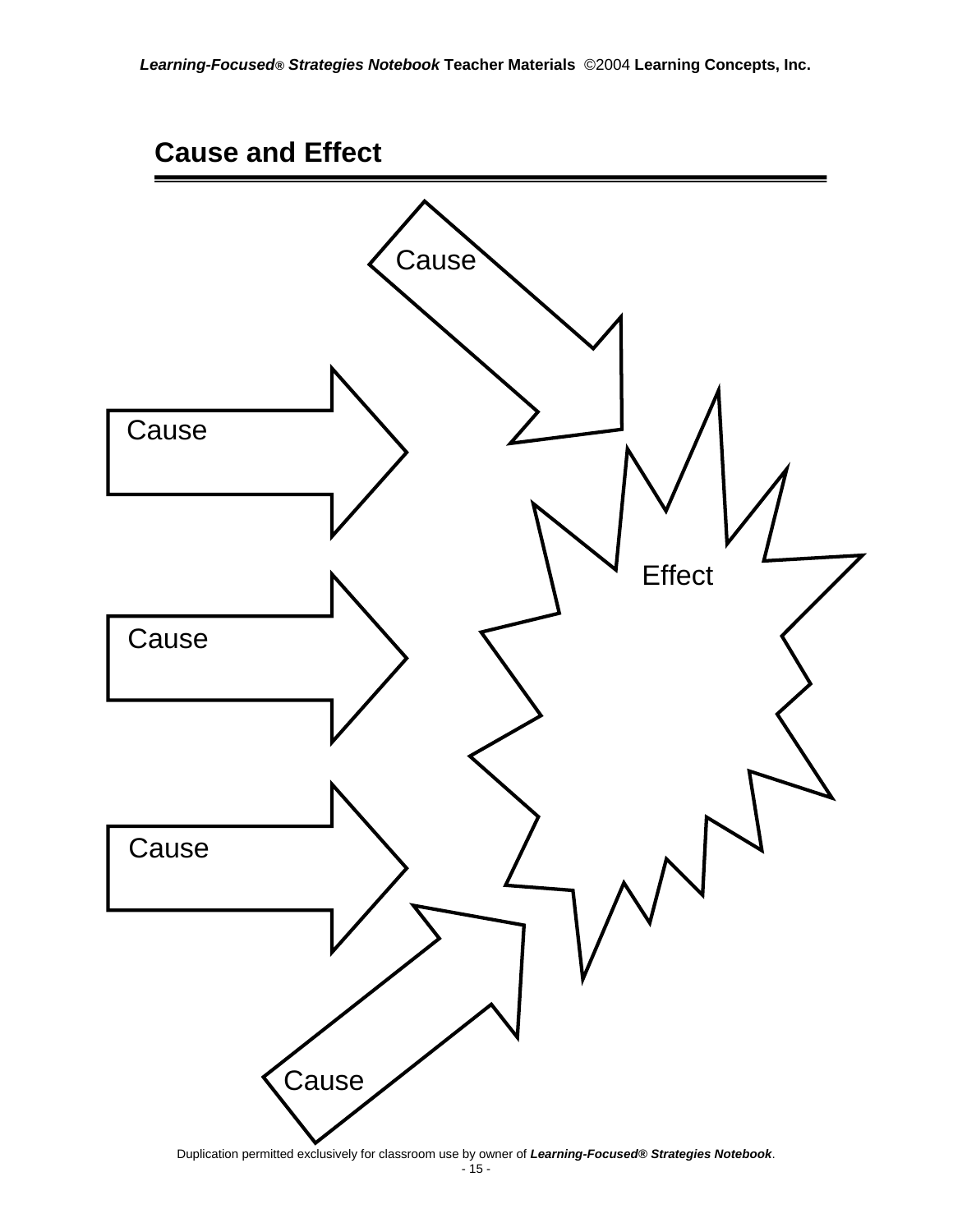**Flow Chart (Sequence)**

### **Skill or Problem:**



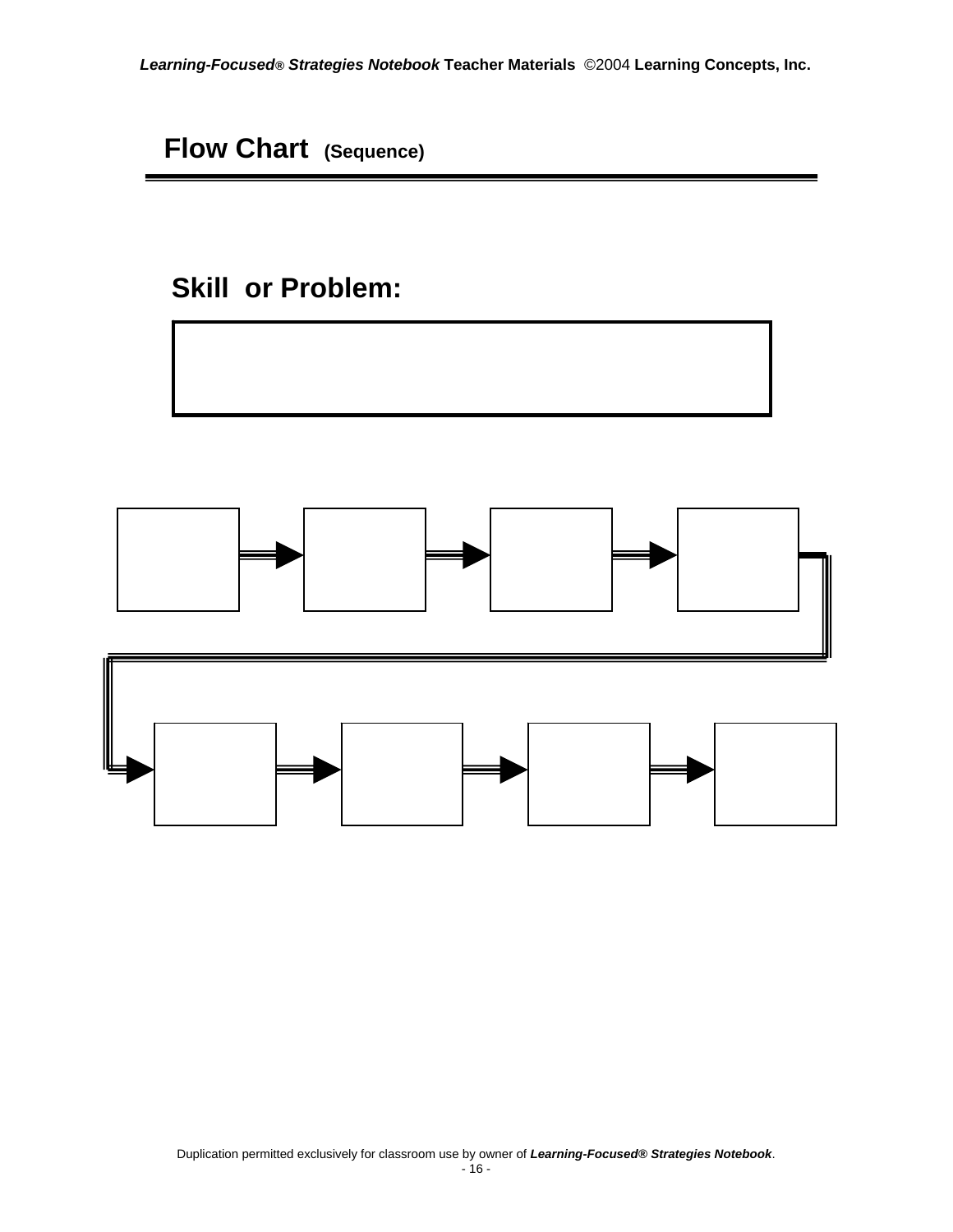**Cycle Graph (Sequence and Repeat)**

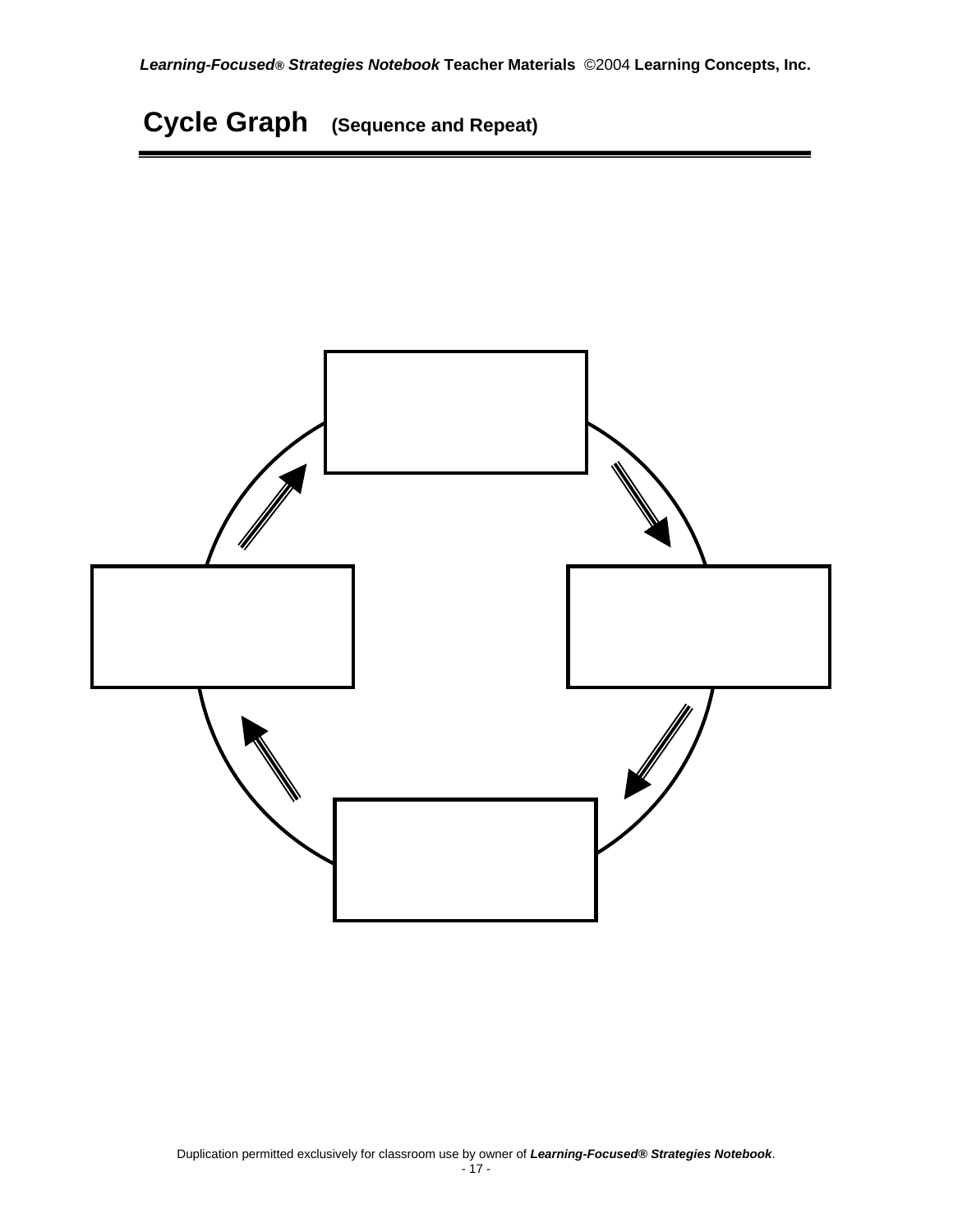

Duplication permitted exclusively for classroom use by owner of *Learning-Focused® Strategies Notebook*.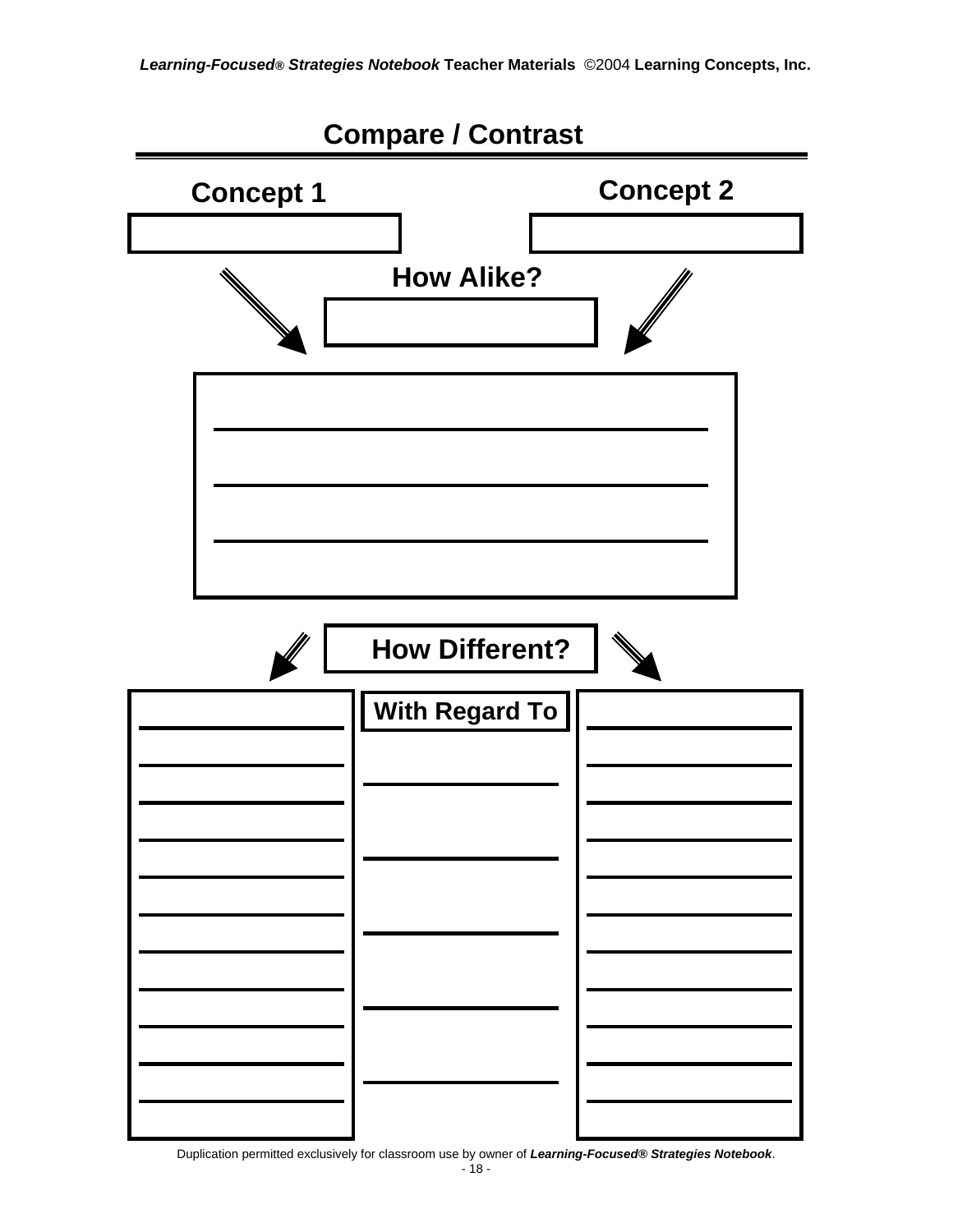#### **Compare / Contrast With Summary**

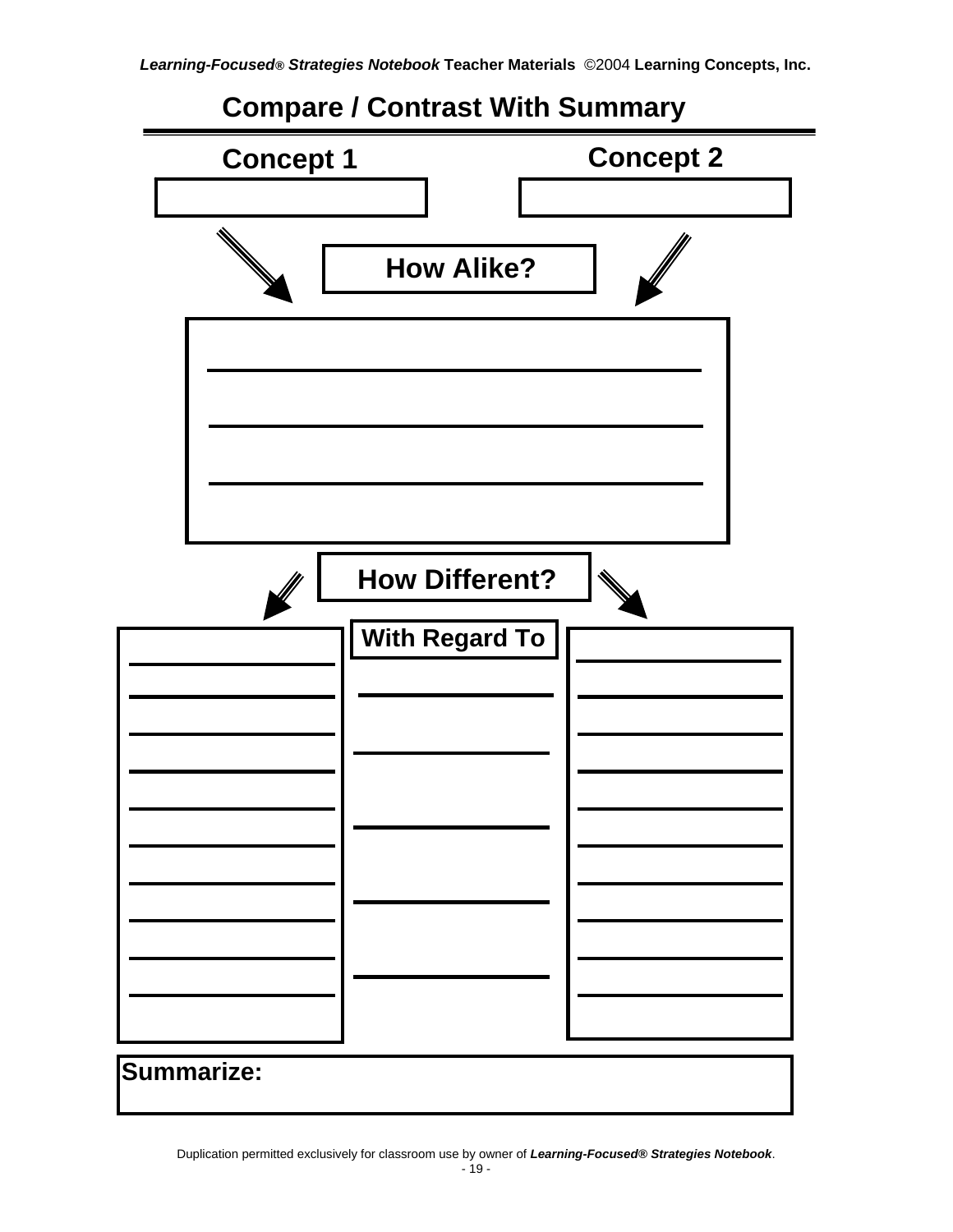### **Describing An Event (Abstracting)**

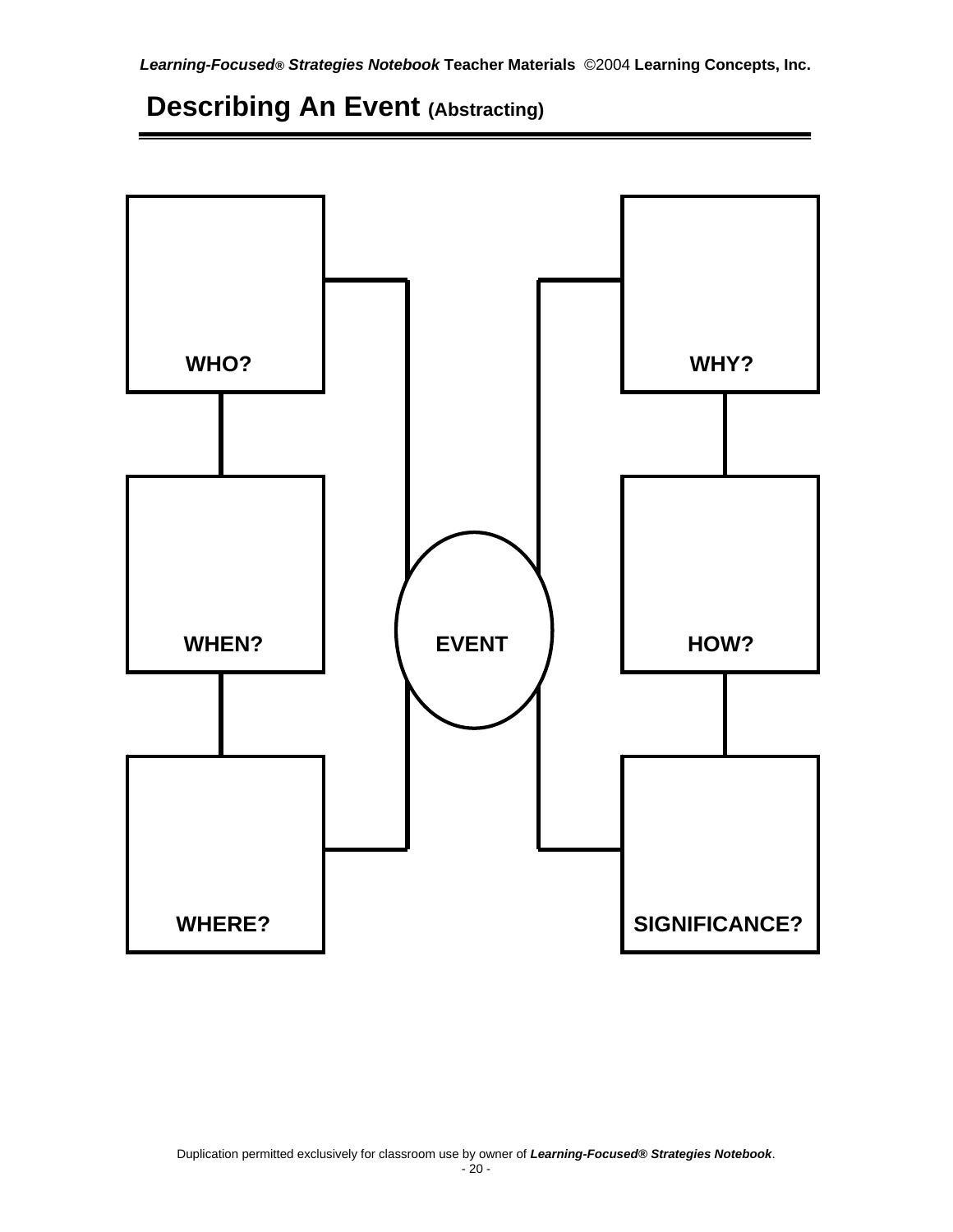#### **Descriptive Organizer (Literary Element)**

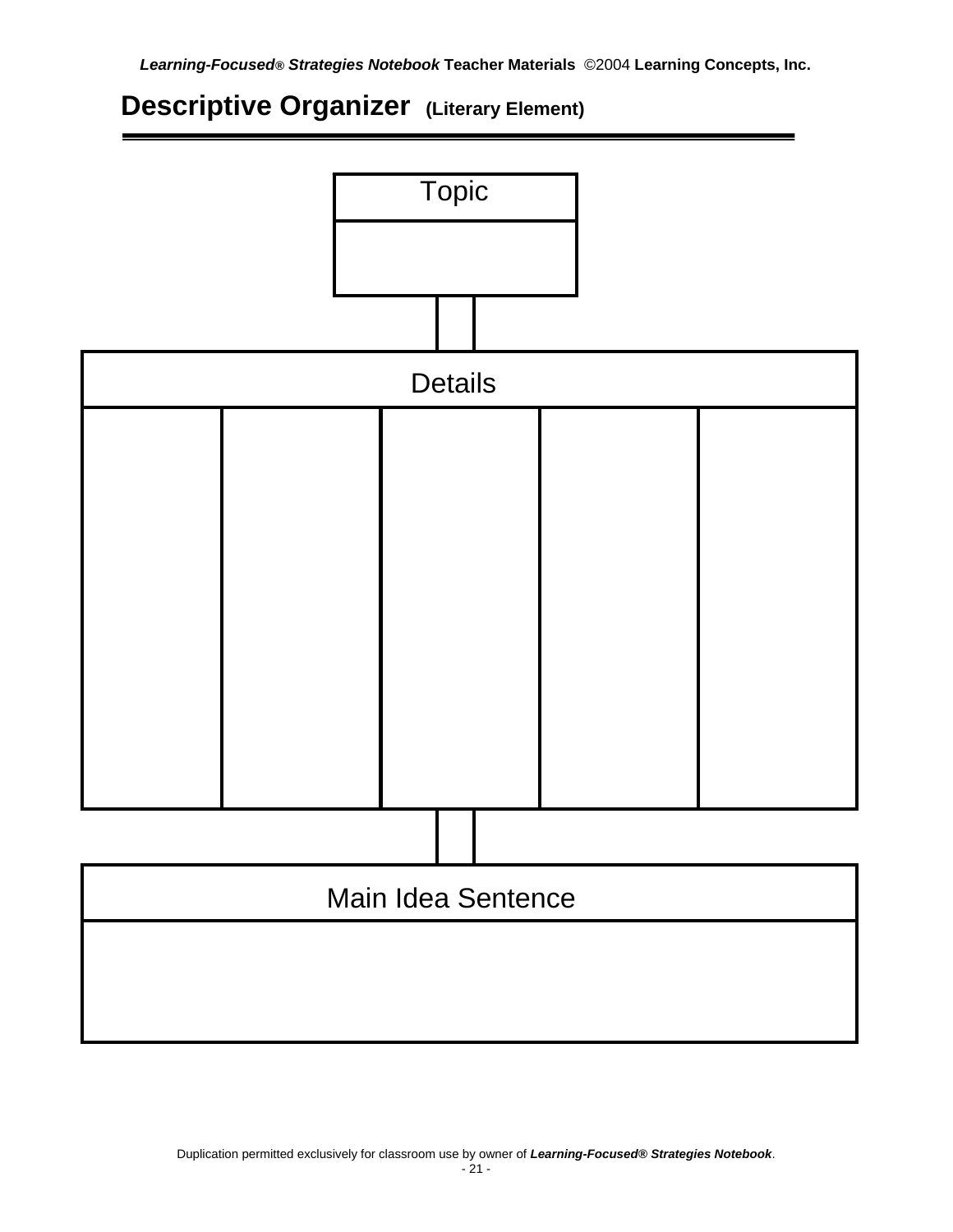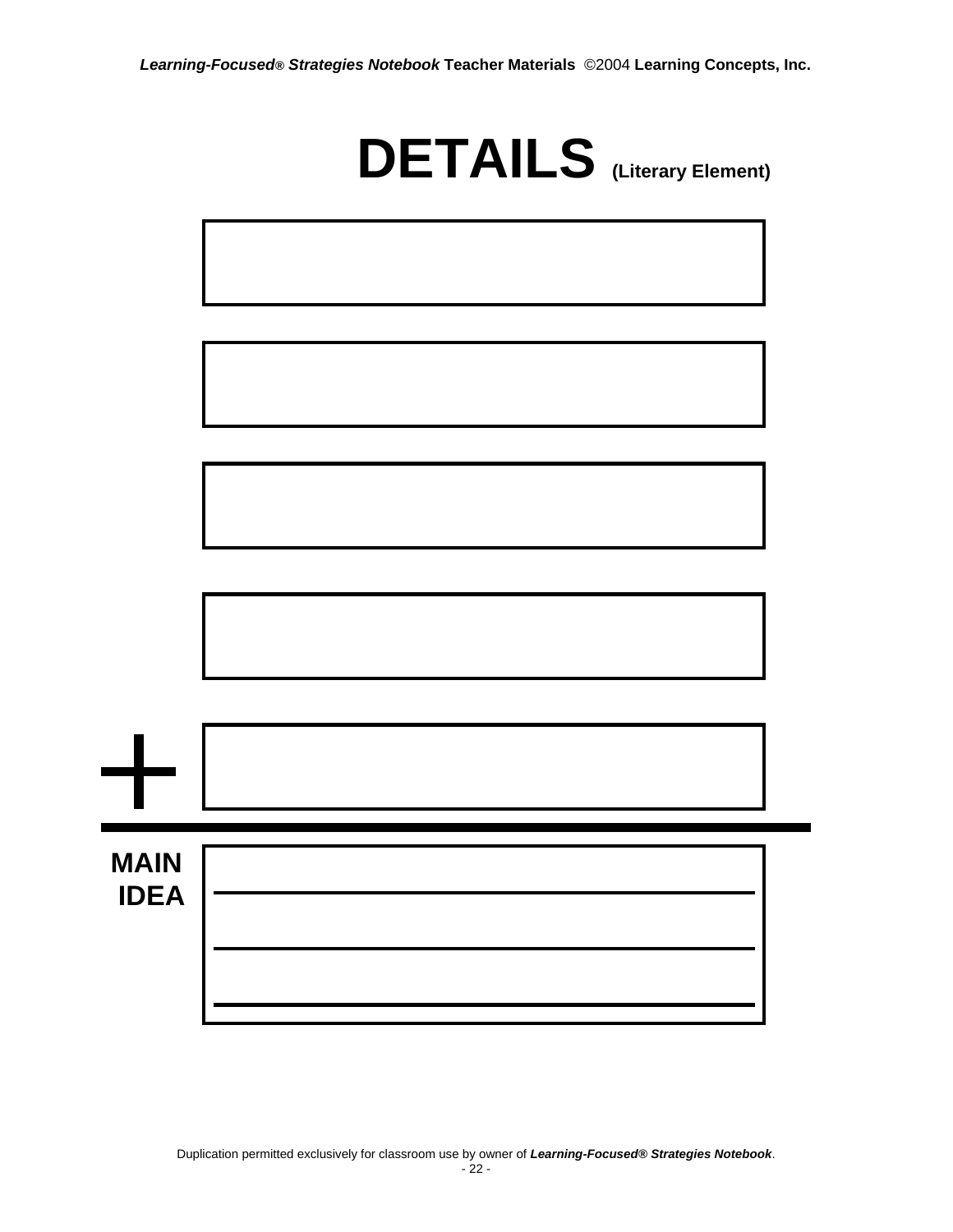## **STORY MAP** (Literary Element)

| Title:             |          |  |  |
|--------------------|----------|--|--|
| Setting:           |          |  |  |
| <b>Characters:</b> |          |  |  |
|                    |          |  |  |
|                    |          |  |  |
| Problem:           |          |  |  |
|                    |          |  |  |
|                    | Event 1: |  |  |
|                    | Event 2: |  |  |
|                    | Event 3: |  |  |
|                    | Event 4: |  |  |
|                    | Event 5: |  |  |
| Solution:          |          |  |  |
|                    |          |  |  |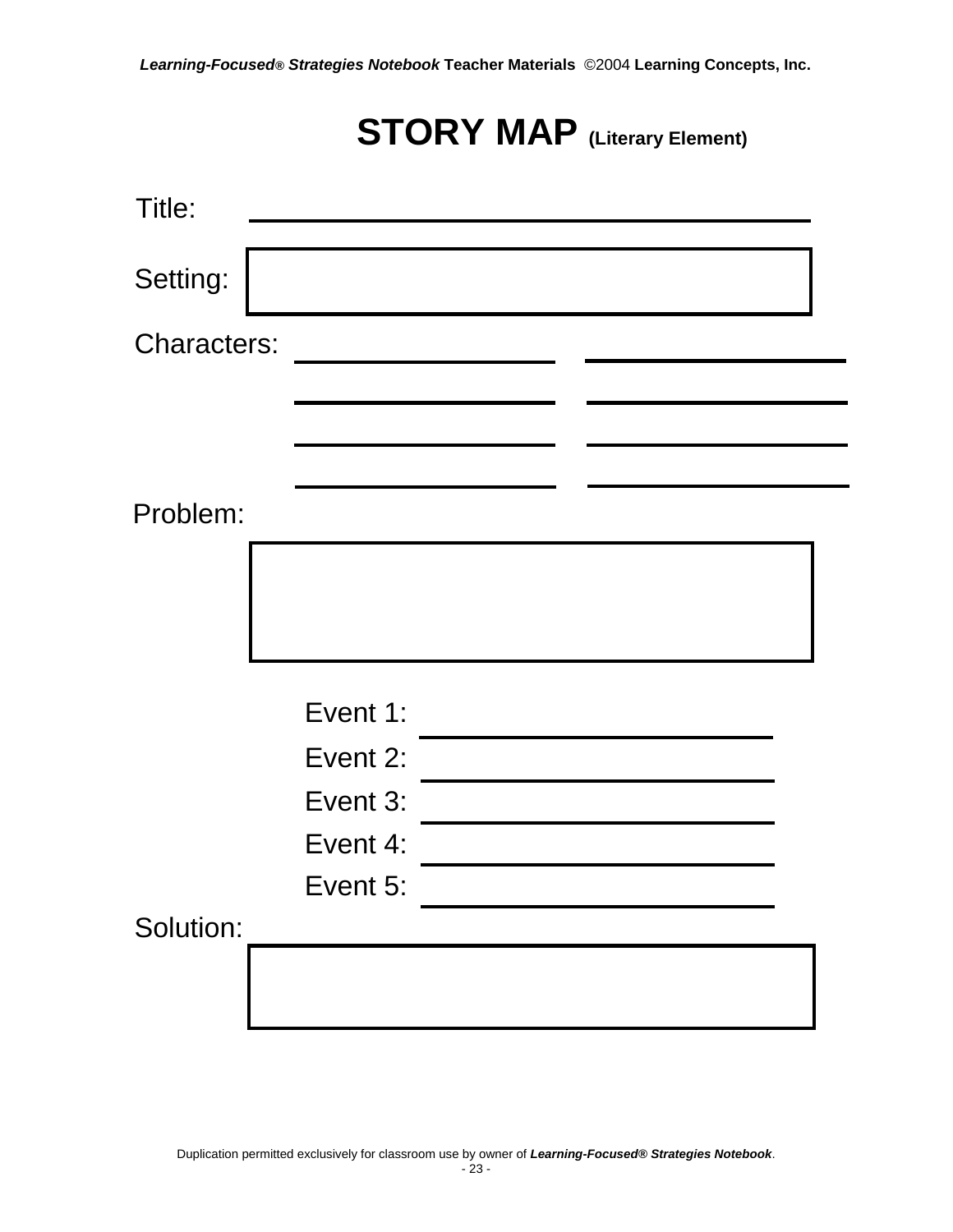### **Story Pyramid (Characterization)**

|    | 1. $\qquad$                                                                                                                                                                                                                                                                                                                                                                                                                 |
|----|-----------------------------------------------------------------------------------------------------------------------------------------------------------------------------------------------------------------------------------------------------------------------------------------------------------------------------------------------------------------------------------------------------------------------------|
|    |                                                                                                                                                                                                                                                                                                                                                                                                                             |
|    | 3. $\frac{1}{\sqrt{1-\frac{1}{2}}}\frac{1}{\sqrt{1-\frac{1}{2}}}\frac{1}{\sqrt{1-\frac{1}{2}}}\frac{1}{\sqrt{1-\frac{1}{2}}}\frac{1}{\sqrt{1-\frac{1}{2}}}\frac{1}{\sqrt{1-\frac{1}{2}}}\frac{1}{\sqrt{1-\frac{1}{2}}}\frac{1}{\sqrt{1-\frac{1}{2}}}\frac{1}{\sqrt{1-\frac{1}{2}}}\frac{1}{\sqrt{1-\frac{1}{2}}}\frac{1}{\sqrt{1-\frac{1}{2}}}\frac{1}{\sqrt{1-\frac{1}{2}}}\frac{1}{\sqrt{1-\frac{1}{2}}}\frac{1}{\sqrt{1$ |
|    |                                                                                                                                                                                                                                                                                                                                                                                                                             |
| 5. |                                                                                                                                                                                                                                                                                                                                                                                                                             |

#### **Directions:**

- 1. Insert 1 word that names a central character.
- 2. Insert 2 words that describe the setting.
- 3. Insert 3 words that describe a character.
- 4. Insert 4 words that describe one event.
- 5. Insert 5 words that describe another event.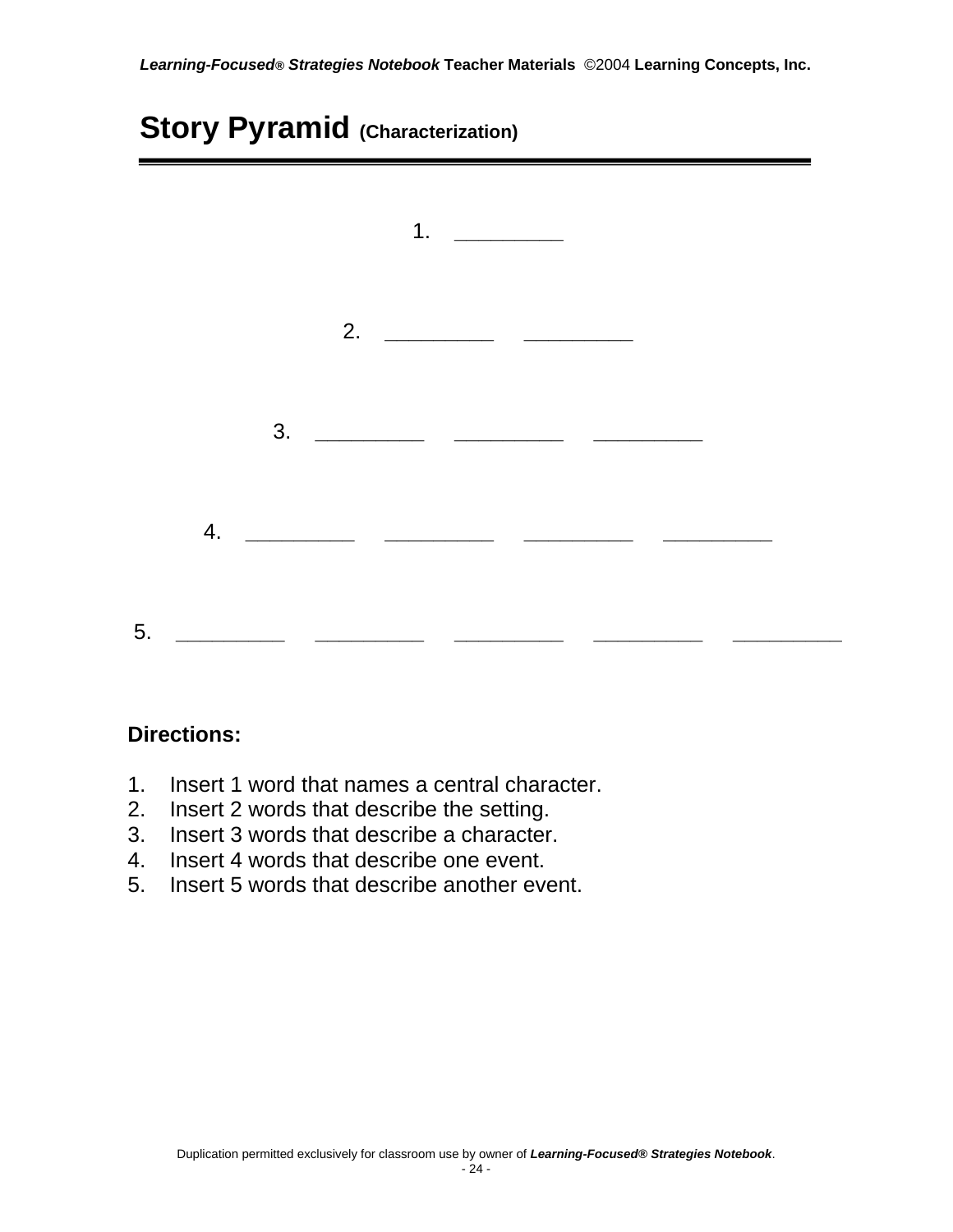

#### **Character Map (Literary Element)**

#### **Directions:**

- 1. Write character's name in central square.
- 2. In the rectangles, list adjectives or qualities that describe that character.
- 3. In the ovals, writs examples from the text that support the adjectives or qualities.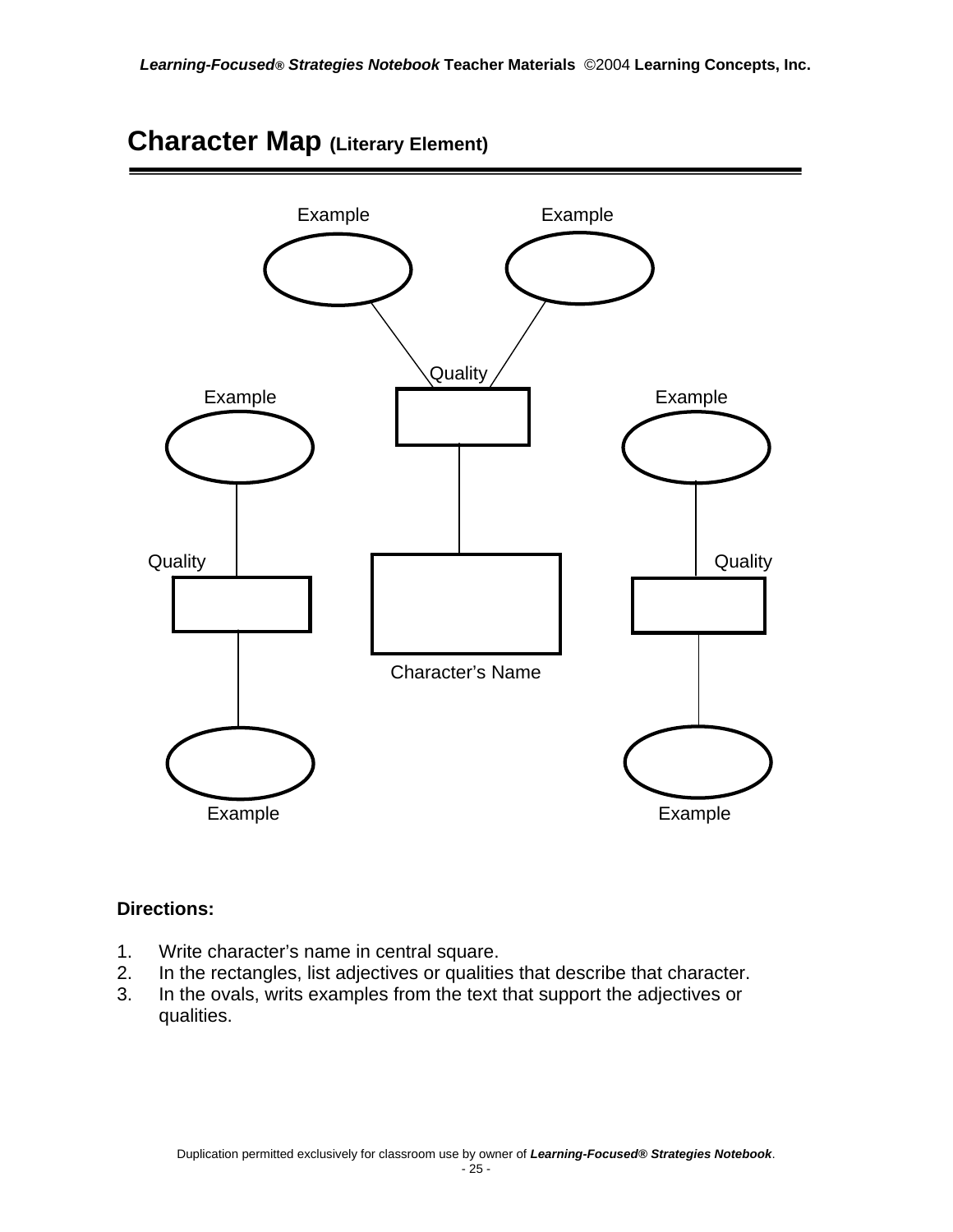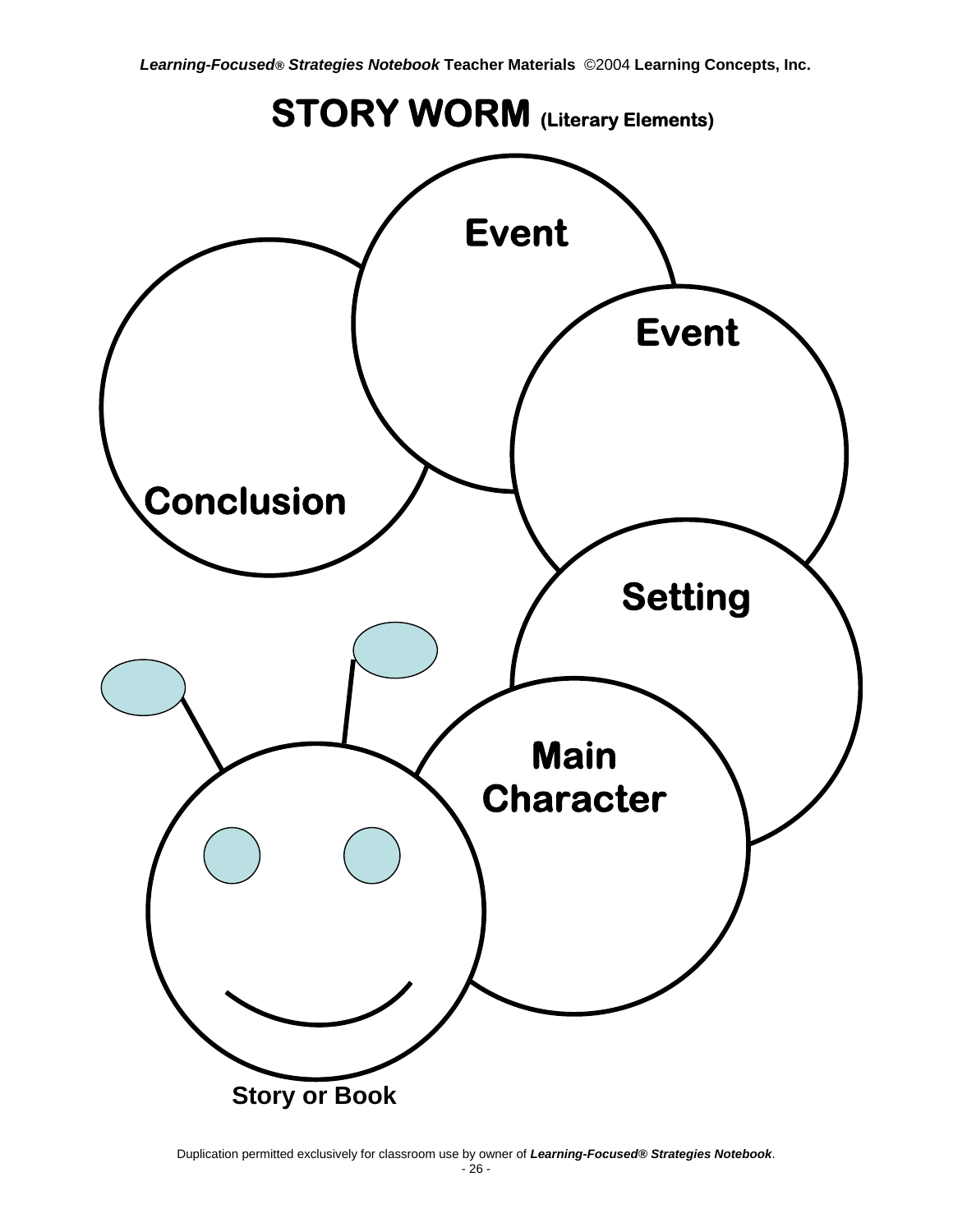## **Story Map Showing Character Change**

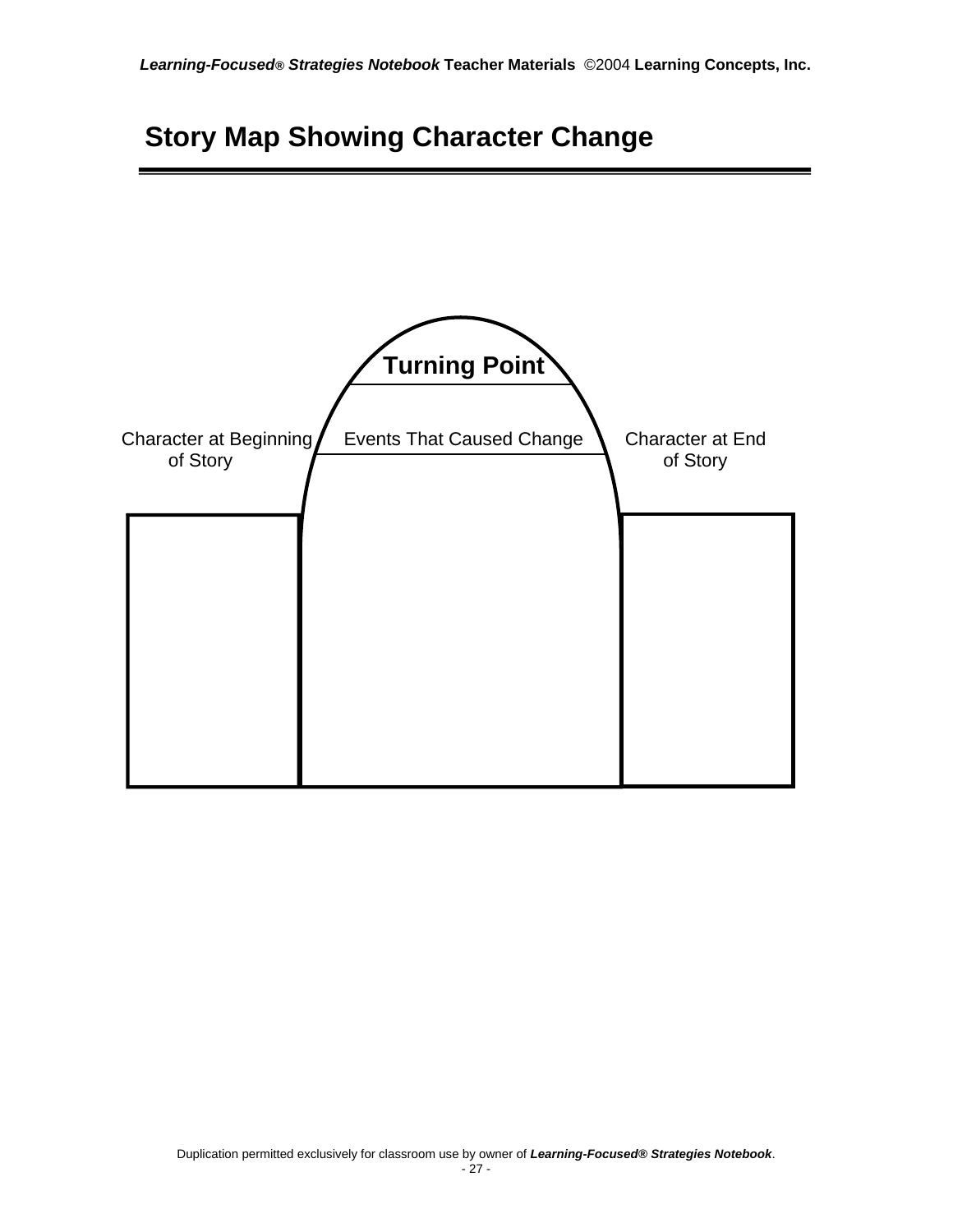## **MATRIX (Compare / Contrast Several Items)**

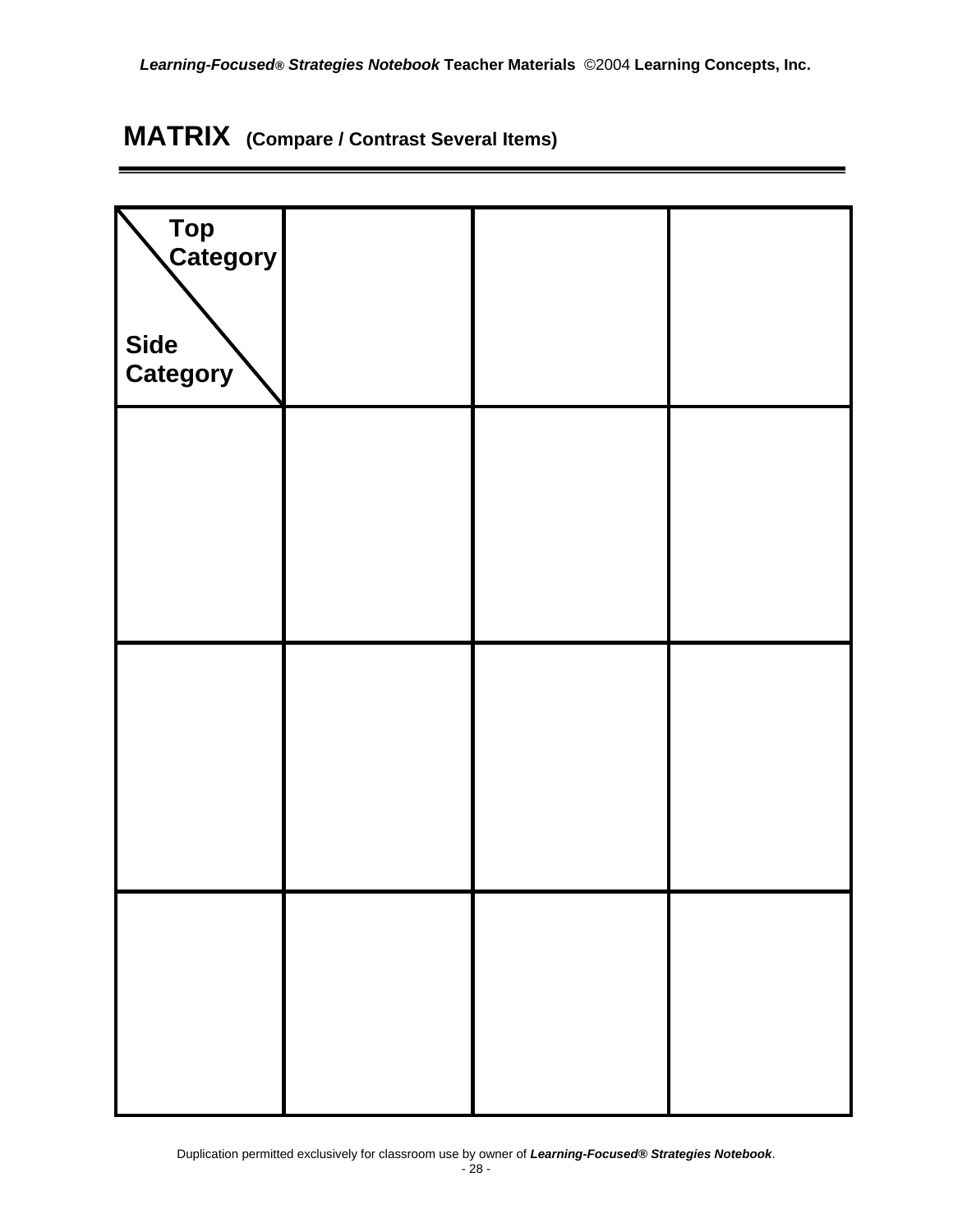### **WEB DIAGRAM (Classifying)**



Duplication permitted exclusively for classroom use by owner of *Learning-Focused® Strategies Notebook*.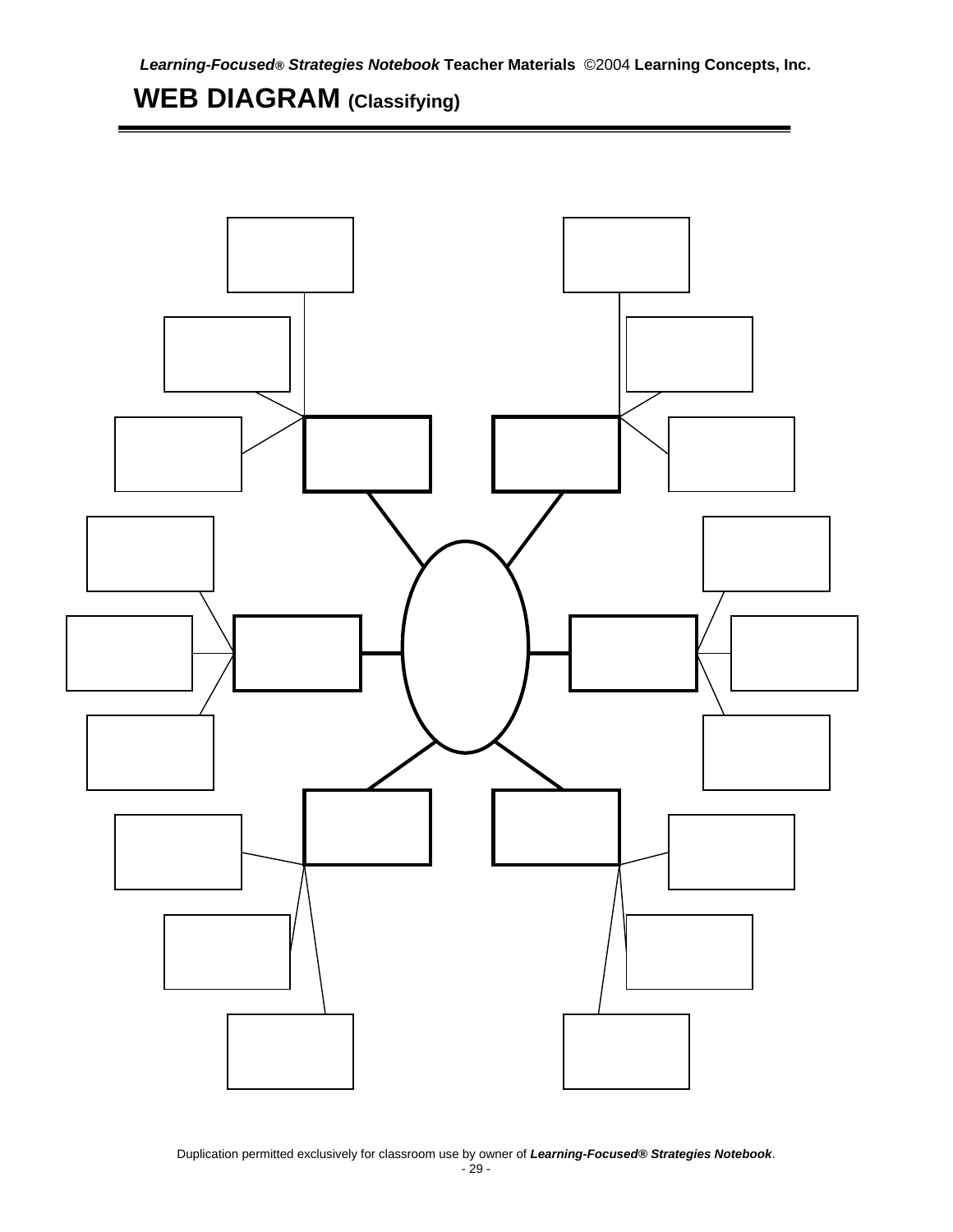

### **Newspaper Model – 5W Model (Abstracting)**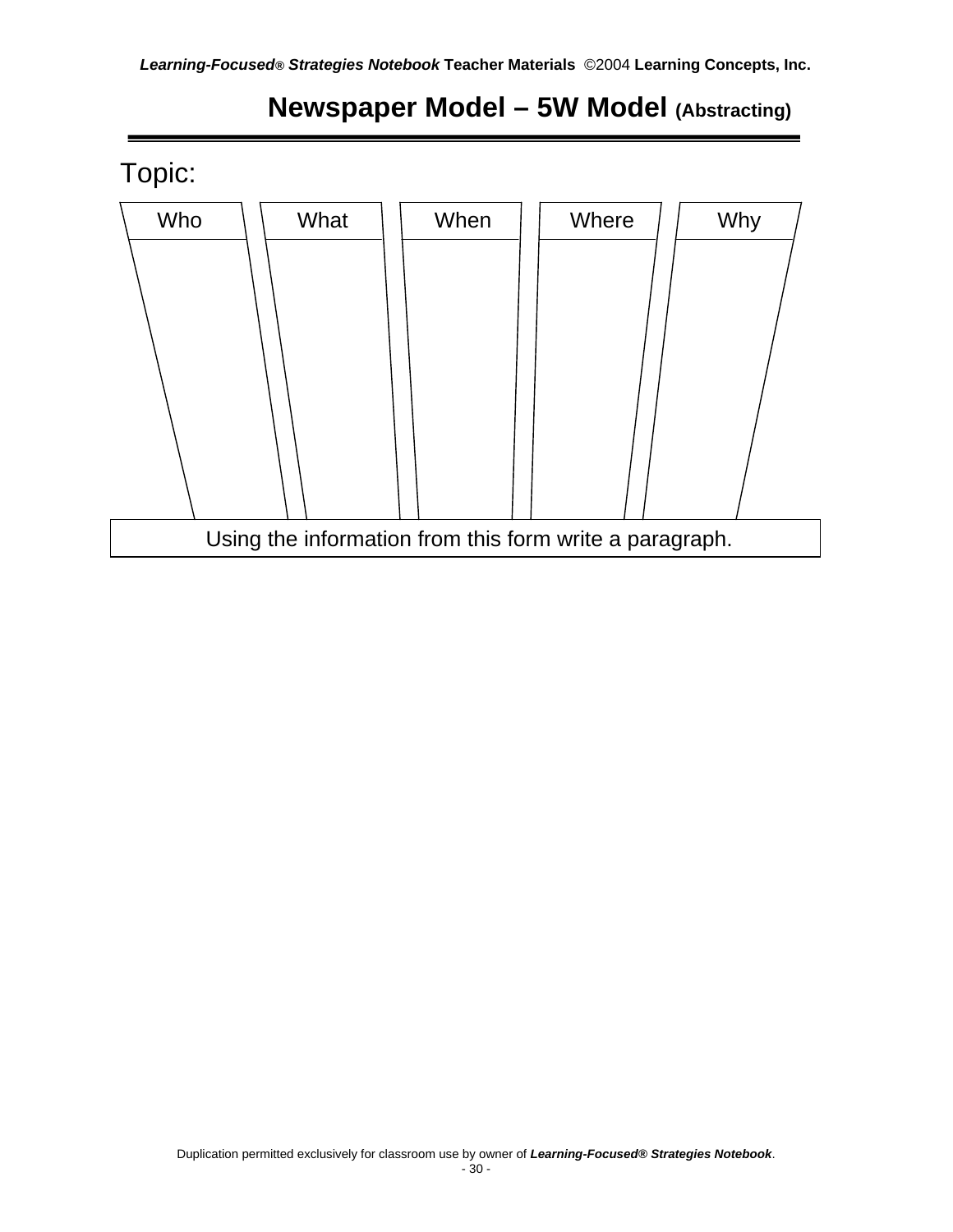#### **5W and How Model**

#### TOPIC:

| Who:                      |  |
|---------------------------|--|
| What:                     |  |
| When:                     |  |
| Where:                    |  |
| Why:                      |  |
| How:                      |  |
| <b>Summary Statement:</b> |  |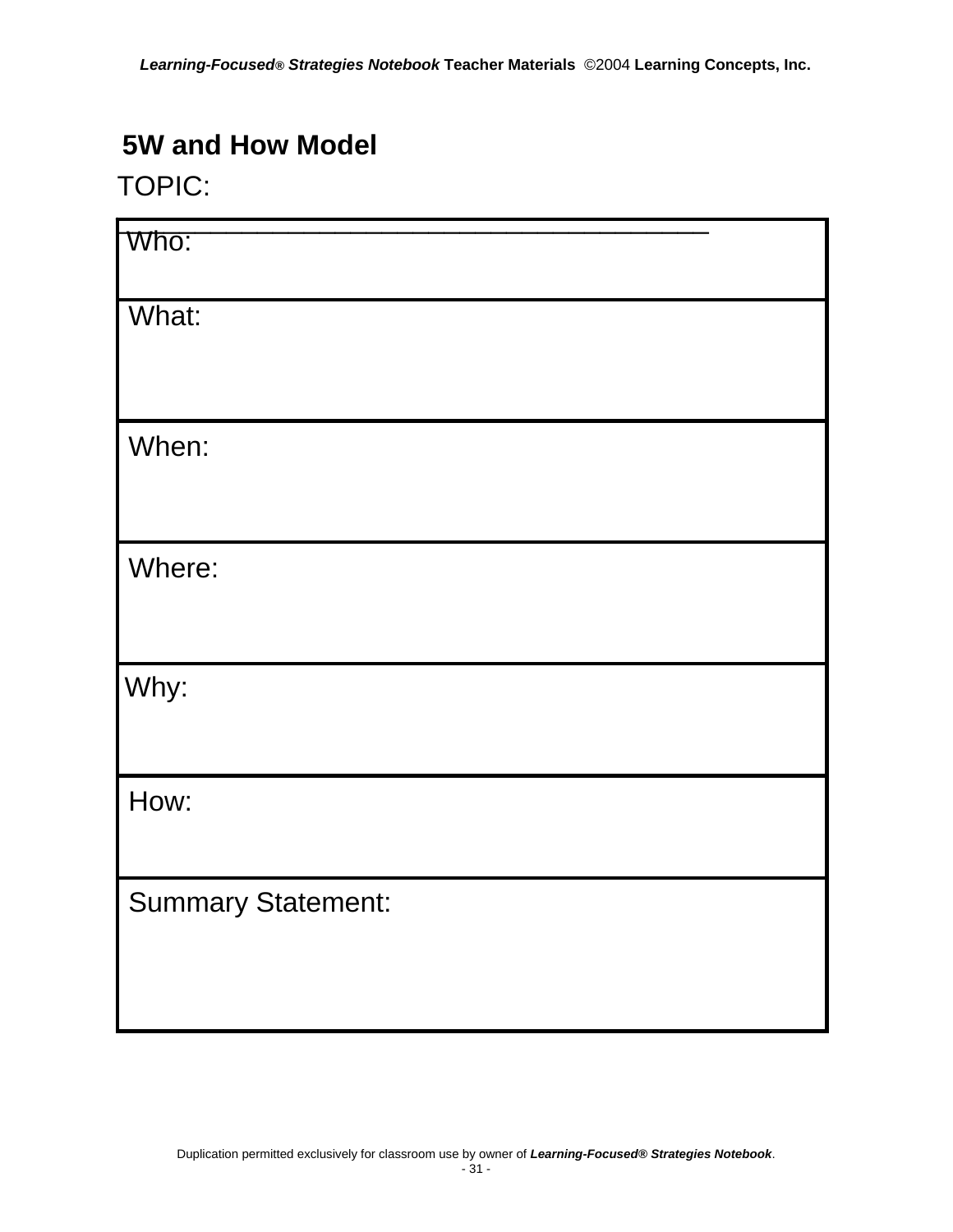# **Word Problems: Math**

(Problem Solving)

| What is the question?                |
|--------------------------------------|
|                                      |
|                                      |
| What is the essential information?   |
|                                      |
|                                      |
|                                      |
|                                      |
|                                      |
|                                      |
| What information is not needed?      |
|                                      |
|                                      |
| What operations will I use?          |
|                                      |
| Does my answer make sense?           |
|                                      |
| Can I draw a diagram of the problem? |
|                                      |
|                                      |
|                                      |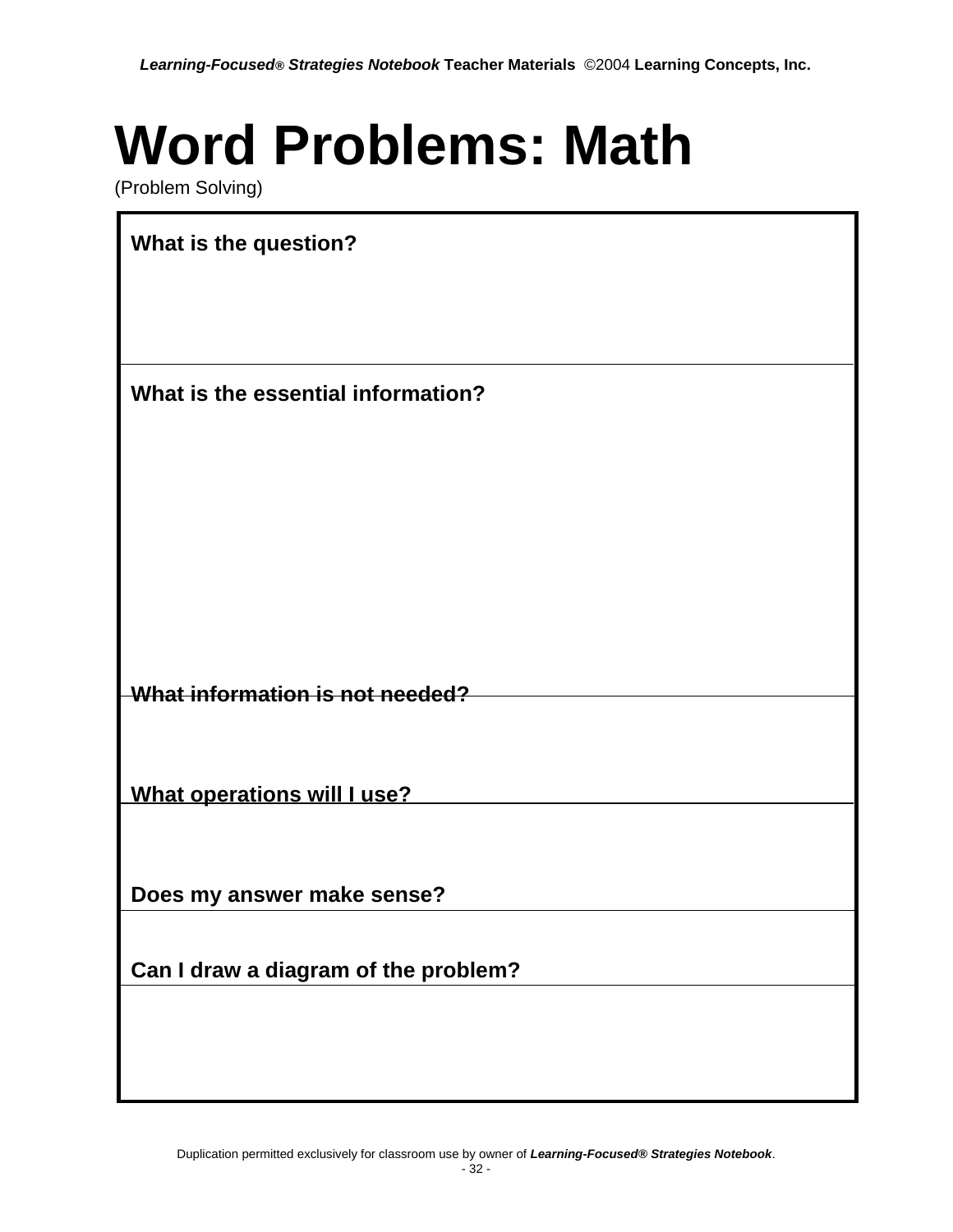### **Justify Your Answer (Justification)**

| To solve this problem, first I $\_\_$ |  |
|---------------------------------------|--|
|                                       |  |
|                                       |  |
|                                       |  |
|                                       |  |
|                                       |  |
|                                       |  |
|                                       |  |
|                                       |  |
|                                       |  |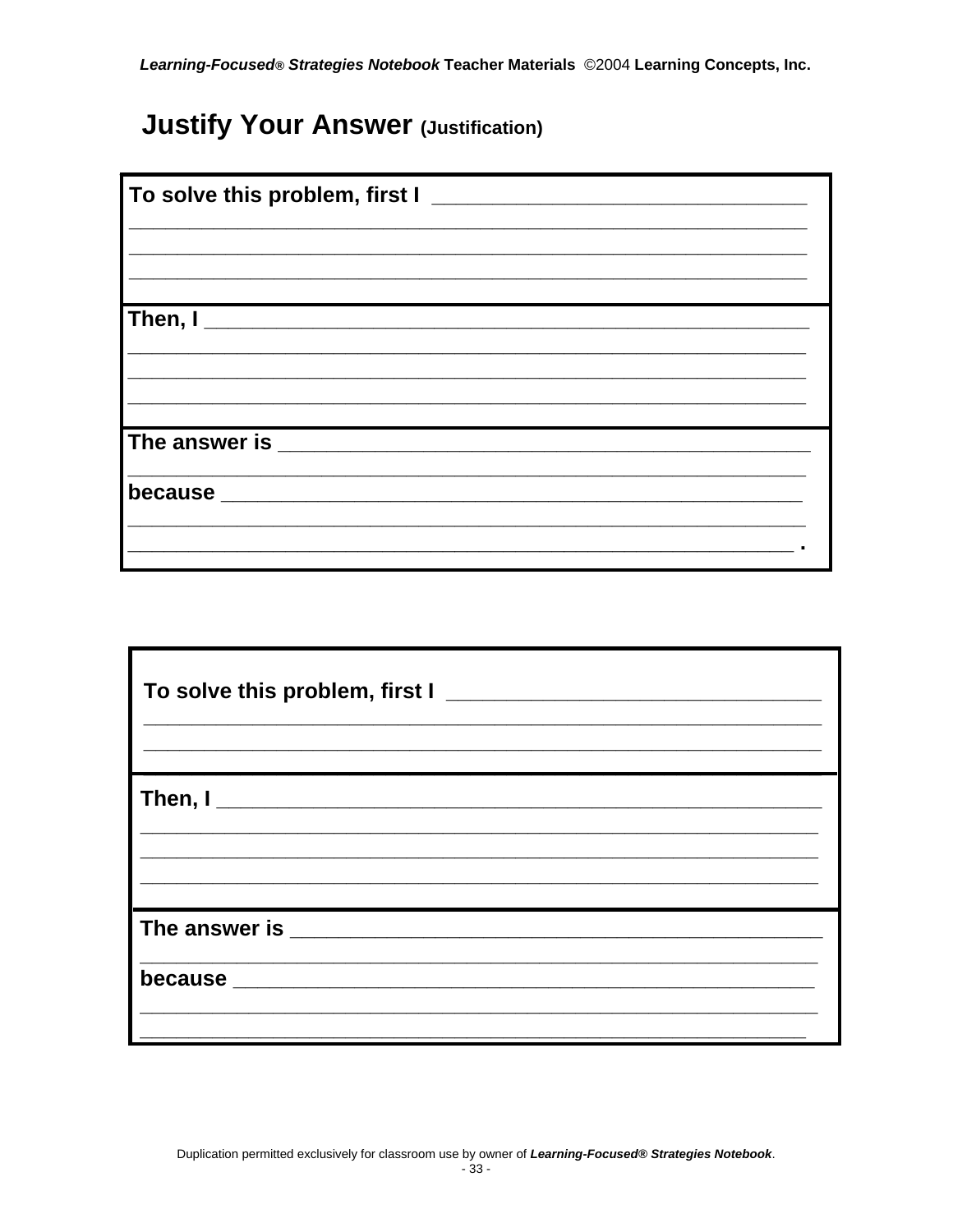#### **Organizational Graphic Organizer (Classifying / Categorizing)**

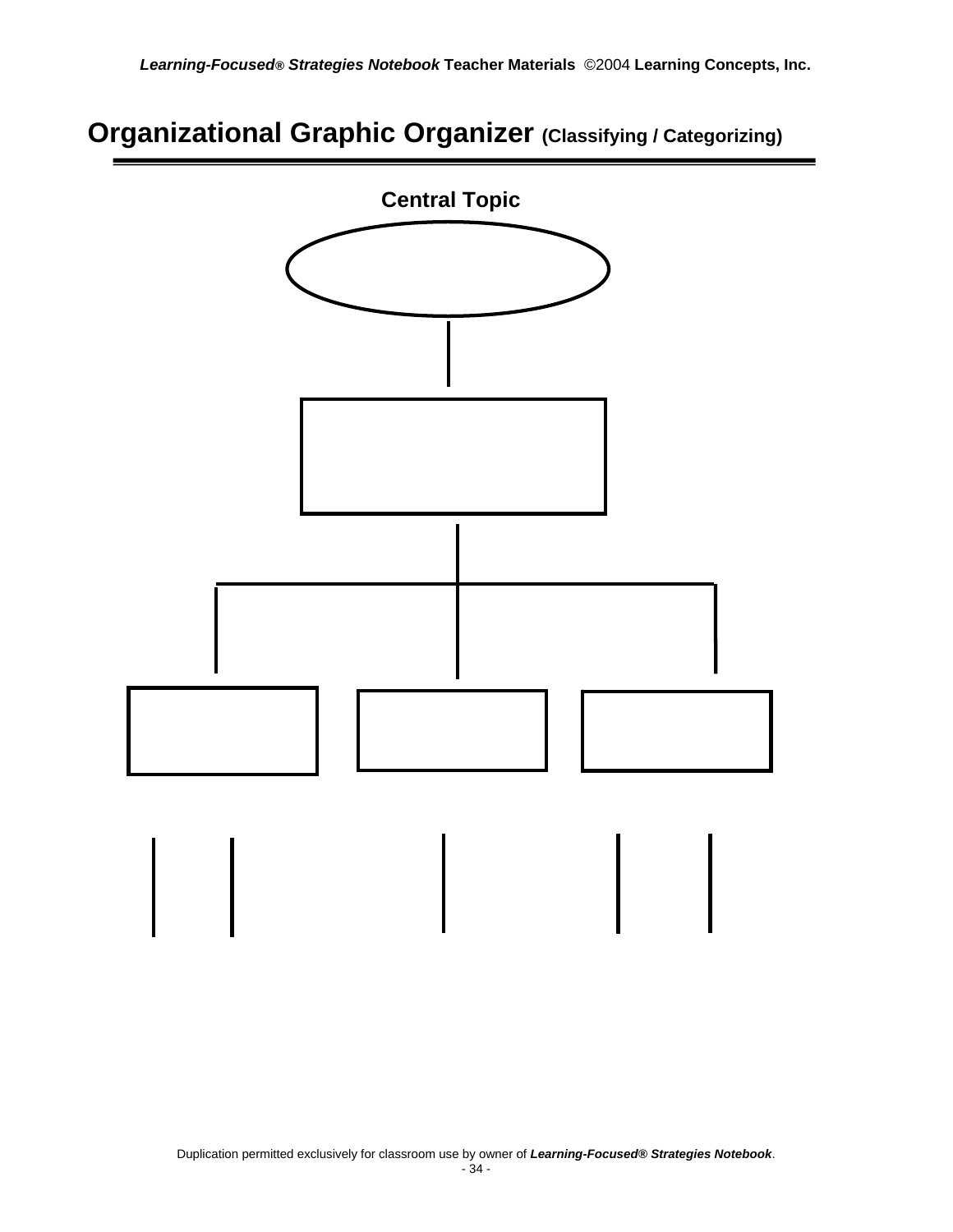## **Problem / Solution Organizer (Problem Solving)**

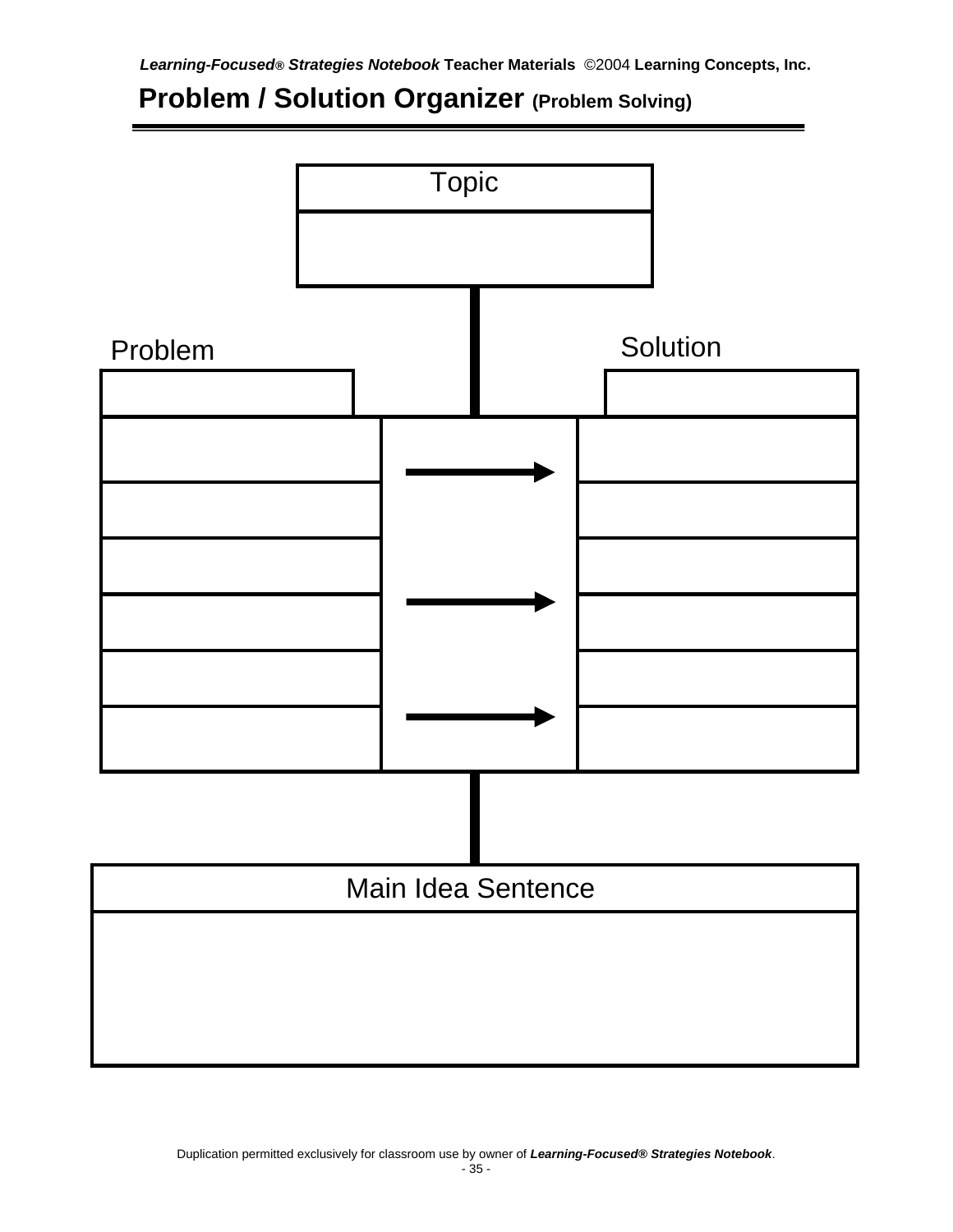| <b>SKILLFULL DECISION MAKING</b>             |                                                         |                                                  |  |
|----------------------------------------------|---------------------------------------------------------|--------------------------------------------------|--|
| <b>OPTIONS</b>                               |                                                         |                                                  |  |
|                                              | What can I do?                                          |                                                  |  |
|                                              |                                                         |                                                  |  |
|                                              |                                                         |                                                  |  |
|                                              |                                                         |                                                  |  |
|                                              |                                                         |                                                  |  |
|                                              |                                                         |                                                  |  |
|                                              |                                                         |                                                  |  |
|                                              |                                                         |                                                  |  |
|                                              | <b>OPTION CONSIDERED</b>                                |                                                  |  |
|                                              |                                                         |                                                  |  |
| <b>CONSEQUENCES</b>                          | <b>SUPPORT</b>                                          | <b>VALUE</b>                                     |  |
| What will happen if<br>You take this option? | Why do you think each<br><b>Consequence will occur?</b> | How important is the<br><b>Consequence? Why?</b> |  |
|                                              |                                                         |                                                  |  |
|                                              |                                                         |                                                  |  |
|                                              |                                                         |                                                  |  |
|                                              |                                                         |                                                  |  |
|                                              |                                                         |                                                  |  |
|                                              |                                                         |                                                  |  |
|                                              |                                                         |                                                  |  |
|                                              |                                                         |                                                  |  |
|                                              |                                                         |                                                  |  |
|                                              |                                                         |                                                  |  |
|                                              |                                                         |                                                  |  |
|                                              |                                                         |                                                  |  |
|                                              |                                                         |                                                  |  |
|                                              |                                                         |                                                  |  |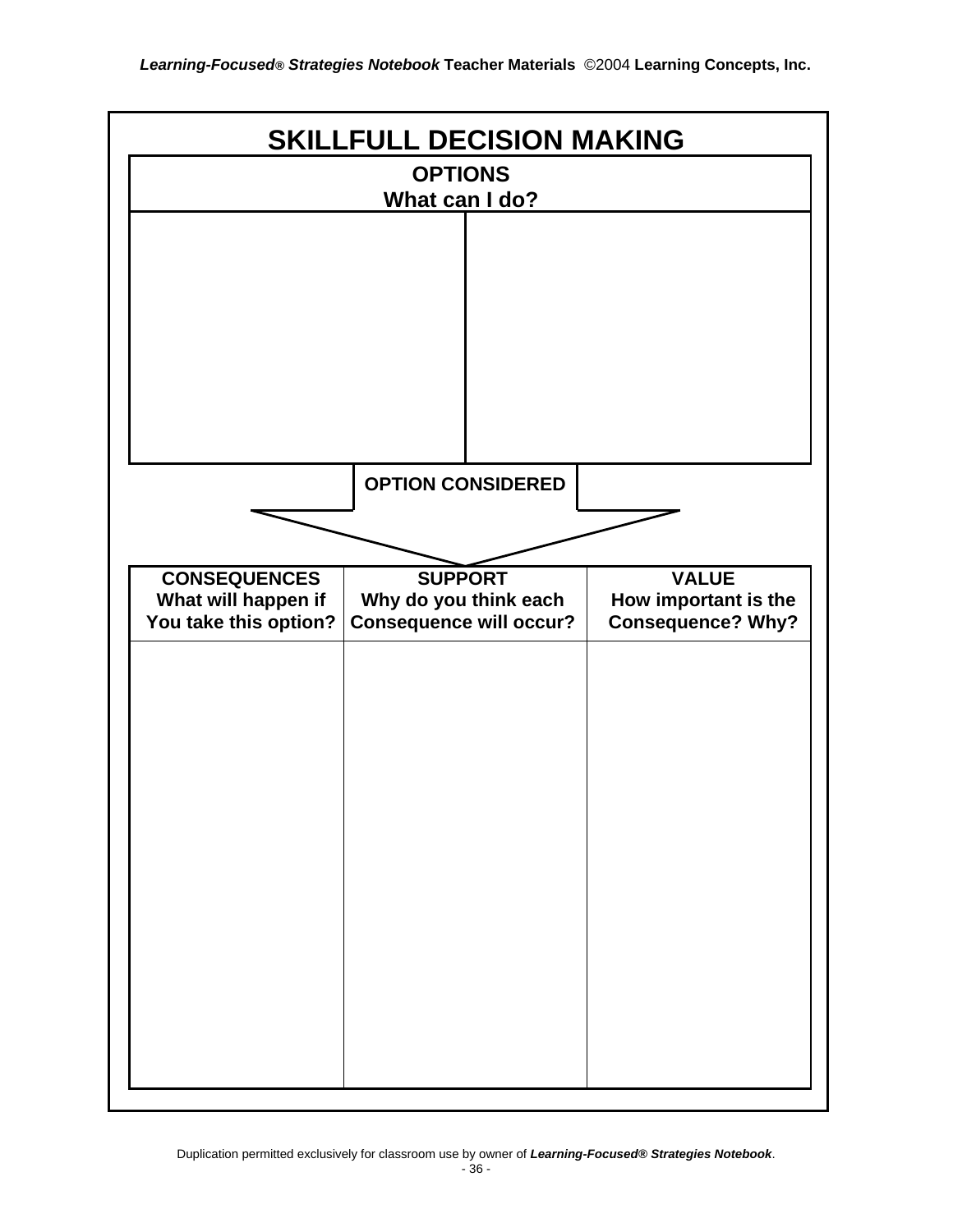



#### **Conclusion or Final Prediction**

- 1. Solid Lines Are Details / Proof 2. Ovals Are Predictions 3. Box is Conclusion Directions: 1. Students Read and Note Details, Facts, Proof .
	- 2. Read, Gather Details, Facts, Proof and Make Predictions
	- 3. Make Conclusion or Final Prediction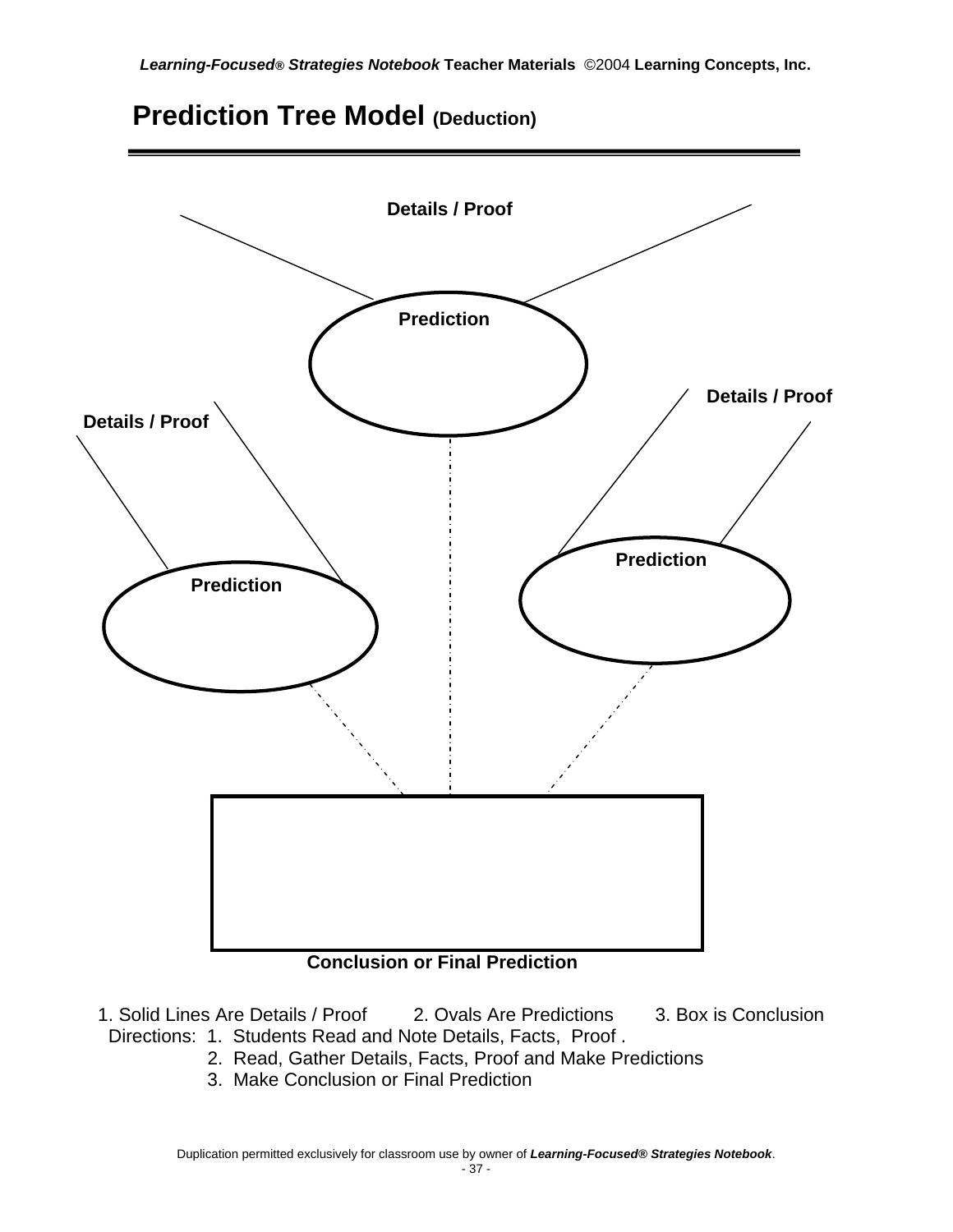## **Constructing Support**

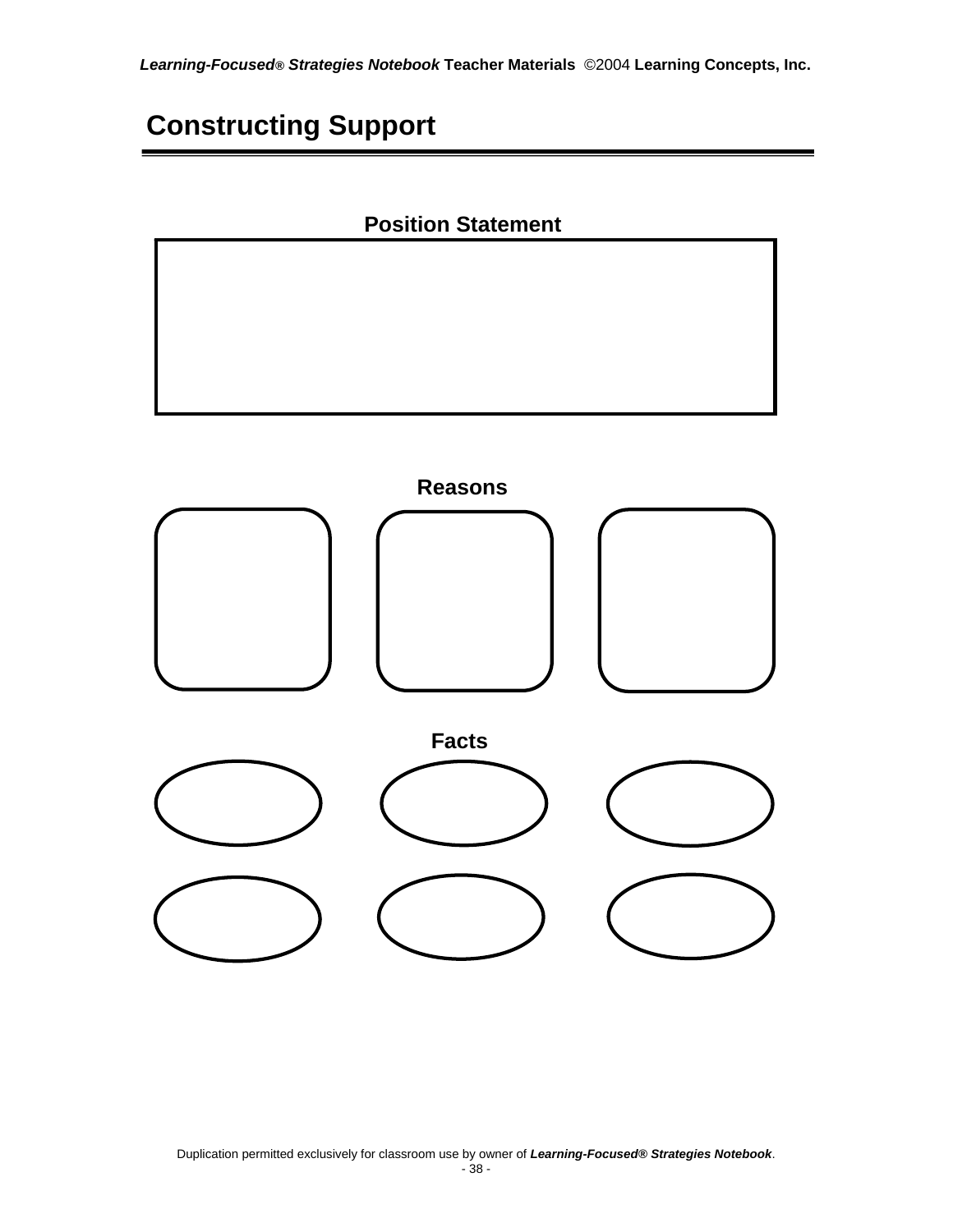### **Inductive Reasoning**

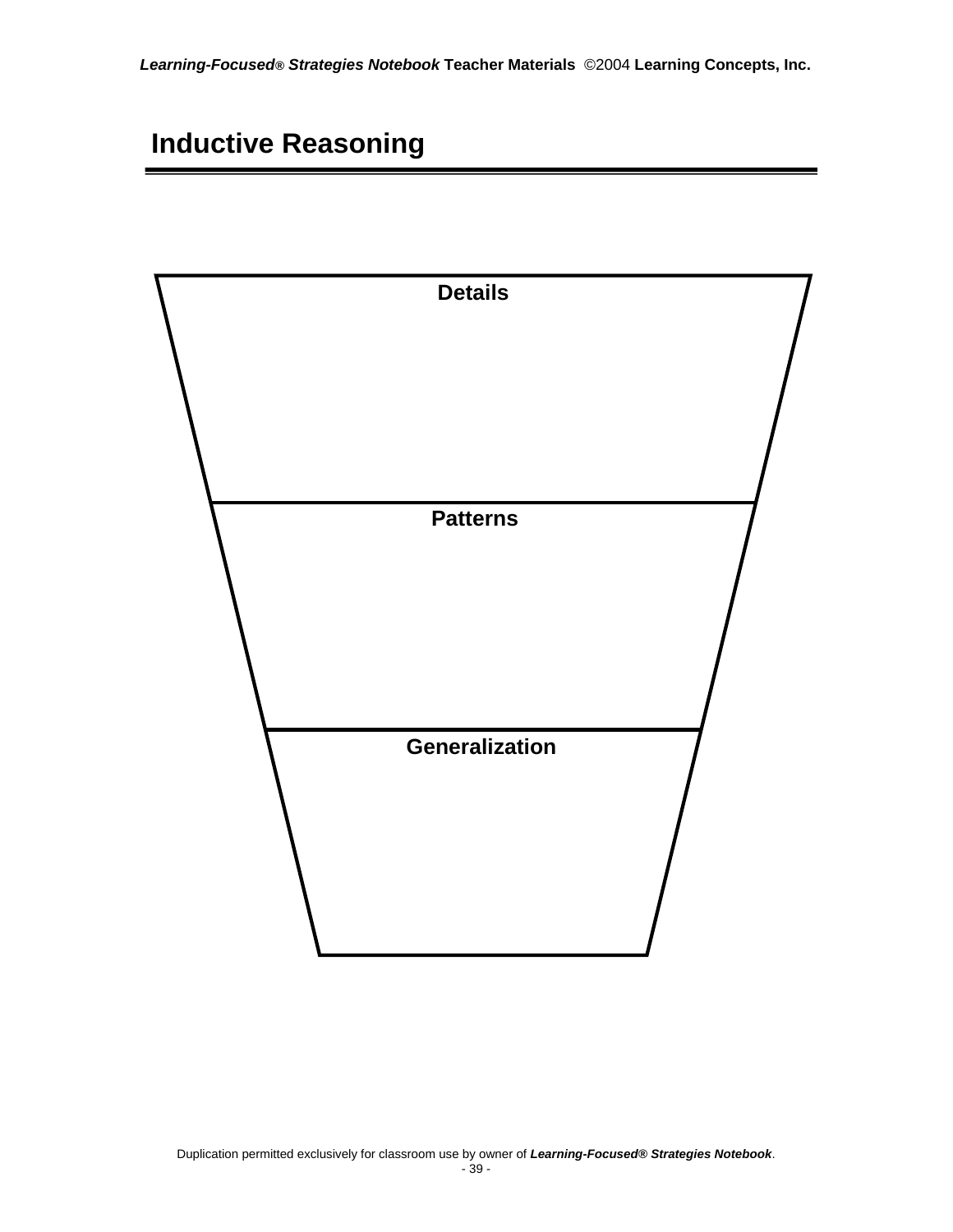## **Analyzing Perspectives**

| <b>Issues</b>                       |
|-------------------------------------|
|                                     |
| <b>Personal Perspective</b>         |
| or                                  |
| <b>Main Character's Perspective</b> |
|                                     |
|                                     |
|                                     |
| <b>Reason / Logic</b>               |
|                                     |
|                                     |
|                                     |
| <b>Different Perspective</b>        |
|                                     |
|                                     |
|                                     |
| <b>Reasons / Logic</b>              |
|                                     |
|                                     |
| <b>Conclusion / Awareness</b>       |
|                                     |
|                                     |
|                                     |
|                                     |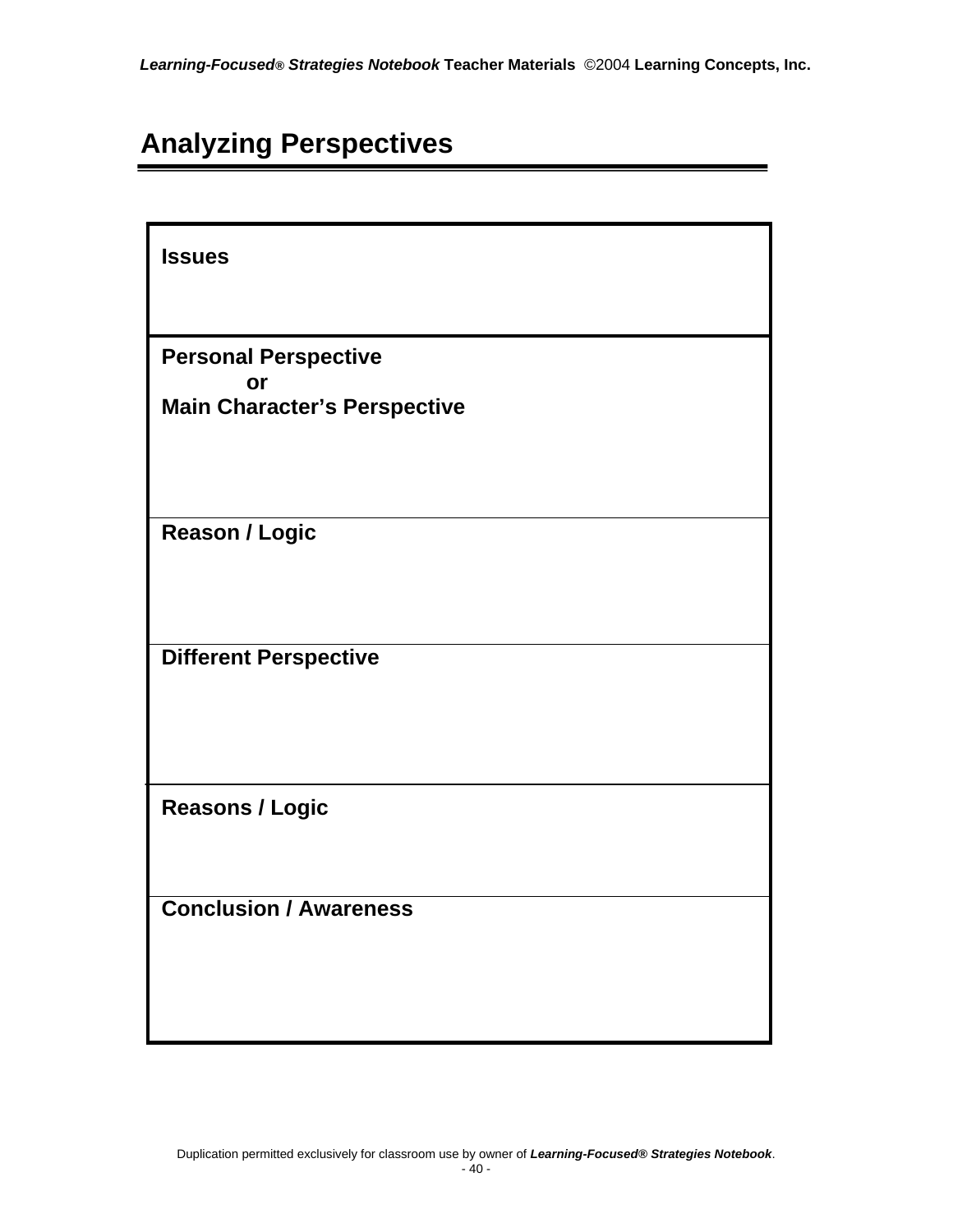## **The important thing about**

|    | is                                  |
|----|-------------------------------------|
|    |                                     |
|    |                                     |
|    |                                     |
|    |                                     |
|    |                                     |
|    |                                     |
|    |                                     |
|    |                                     |
|    |                                     |
|    |                                     |
|    |                                     |
|    |                                     |
|    |                                     |
|    |                                     |
|    | But, the most important thing about |
|    |                                     |
|    |                                     |
| is |                                     |
|    |                                     |
|    |                                     |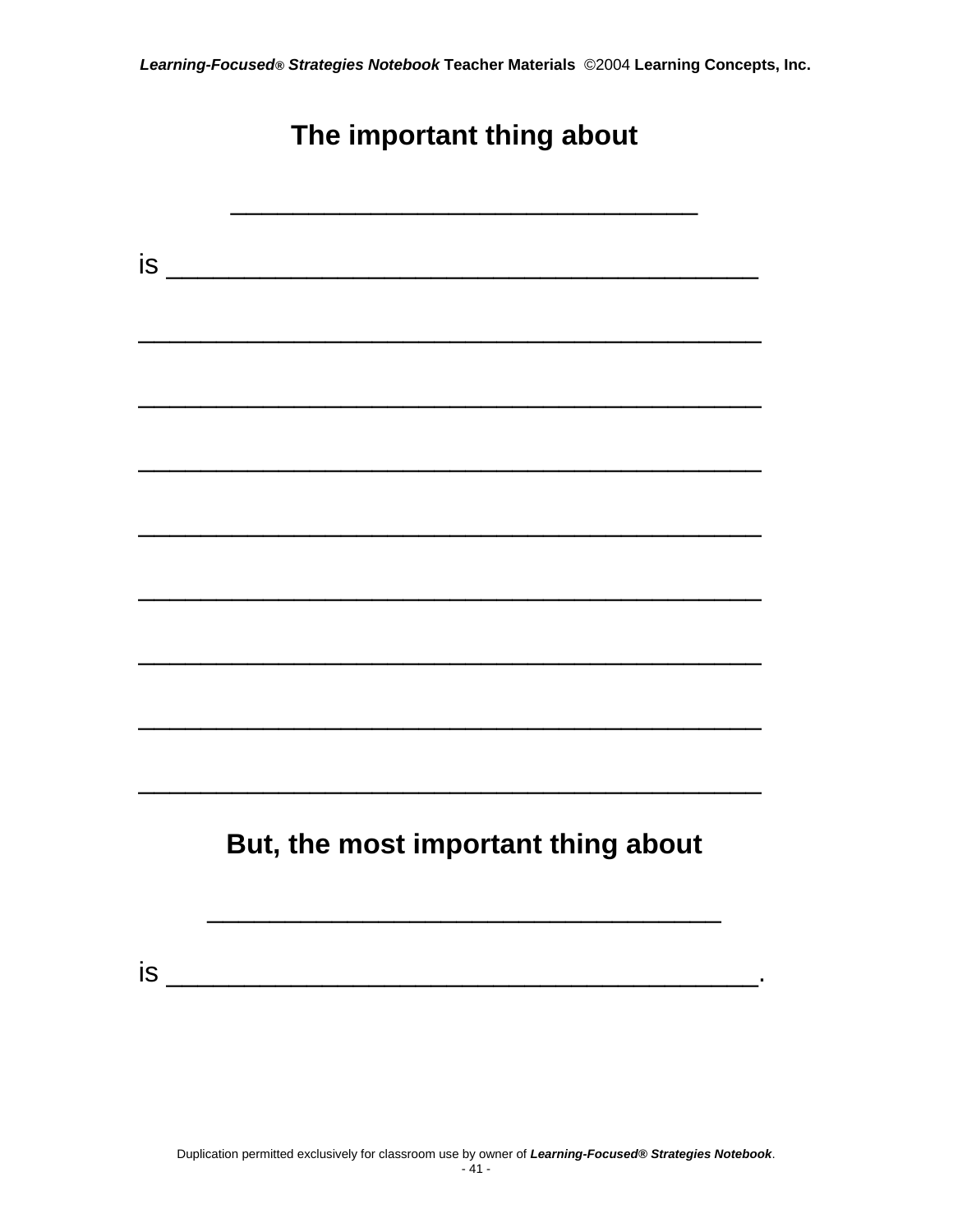**Teacher / Team:\_\_\_\_\_\_\_\_\_\_\_\_\_\_\_\_\_\_\_\_\_\_\_\_\_\_\_\_ Subject / Grade:\_\_\_\_\_\_\_\_\_\_\_\_\_\_\_\_\_\_\_\_\_\_\_\_\_\_\_\_**

| <b>Decision One: Content Map of Unit</b><br>(See examples in Acceleration Section) |
|------------------------------------------------------------------------------------|
| <b>Unit Topic / Name</b>                                                           |
| <b>Key Understanding</b>                                                           |
| <b>Unit Essential Question</b>                                                     |
|                                                                                    |
| <b>Main Concept:</b>                                                               |
| Key Components / Issues / Concepts / Skills                                        |
|                                                                                    |
|                                                                                    |
|                                                                                    |
|                                                                                    |
|                                                                                    |
|                                                                                    |

Duplication permitted exclusively for classroom use by owner of *Learning-Focused® Strategies Notebook*.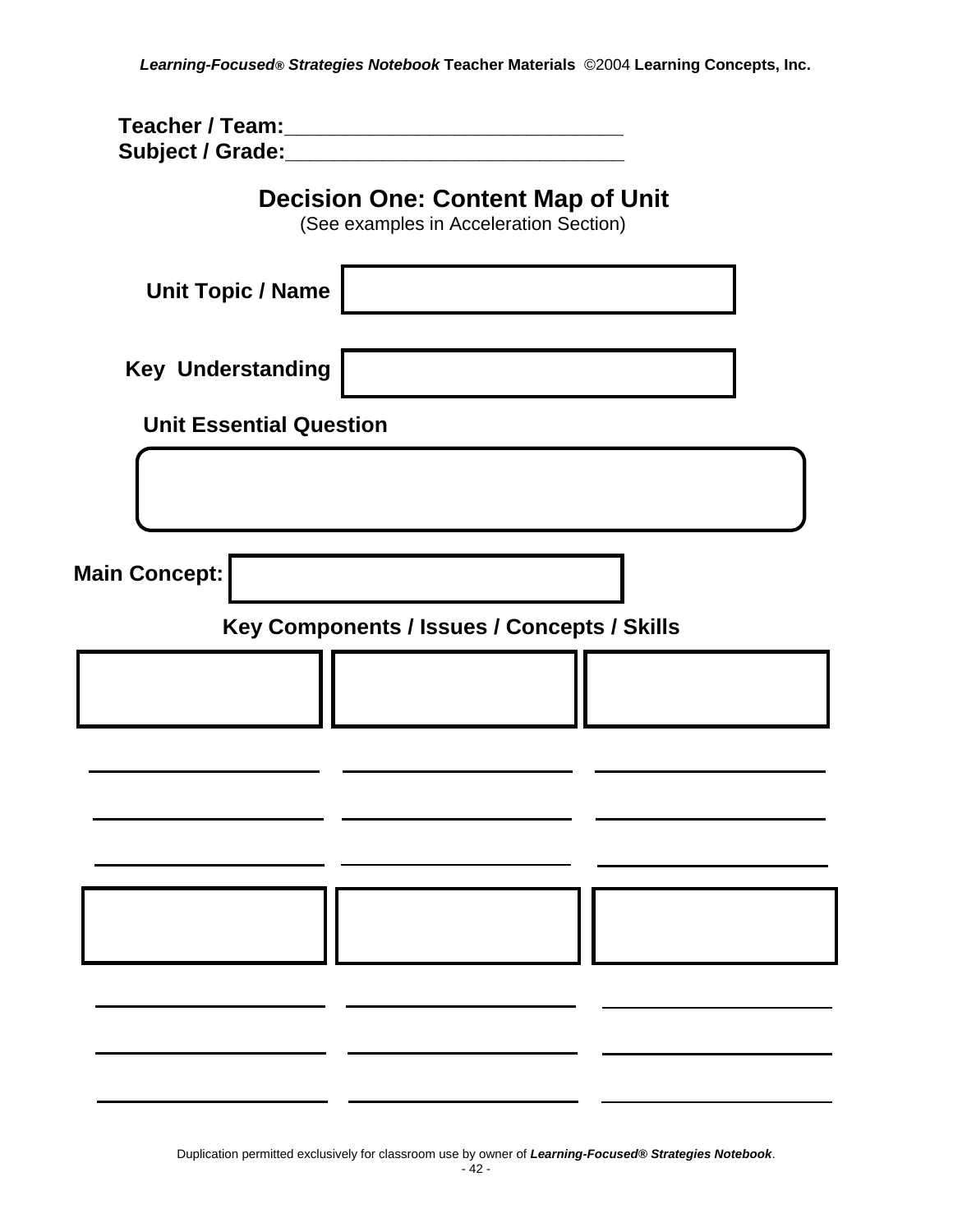#### **Decision Two: Lesson Essential Questions**

(See examples in Acquisition Section) Make sure there are 2-4 Extending / Refining questions as well as the Acquisition questions.

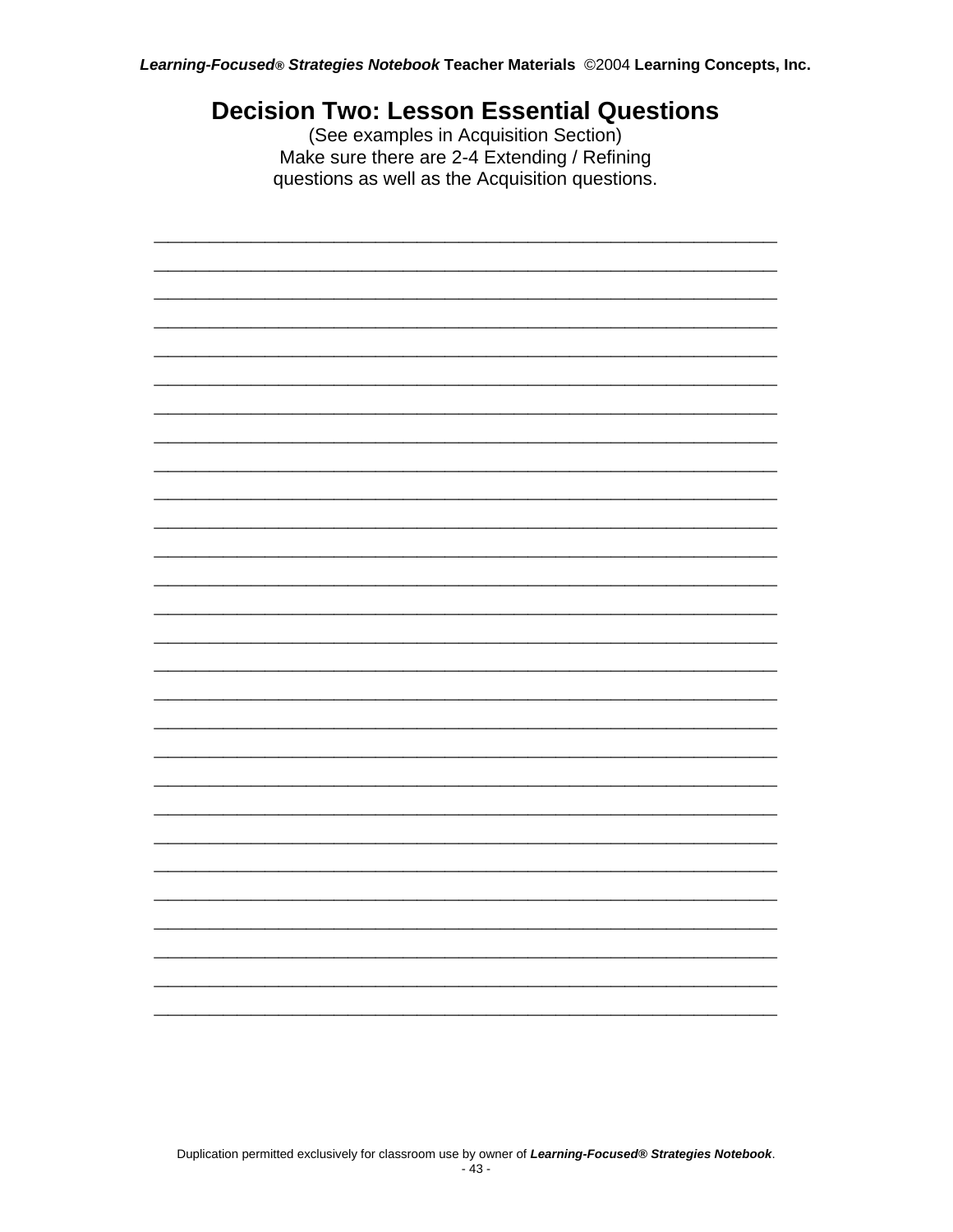#### Decision 3: The performance or product project that will be the culminating activity of the unit?

#### **Students' Assignment Page for the Culminating Activity**

**Essential Question of the Culminating Activity:** 

**Paragraph Description of Culminating Activity:** 

**Steps or Task Analysis of Culminating Activity:** 

| 1. |                                                                                                                      |  |  |
|----|----------------------------------------------------------------------------------------------------------------------|--|--|
|    |                                                                                                                      |  |  |
| 2. | the control of the control of the control of the control of the control of the control of                            |  |  |
|    |                                                                                                                      |  |  |
| 3. | <u> 1989 - Johann Barbara, martxa alemaniar a</u>                                                                    |  |  |
|    |                                                                                                                      |  |  |
| 4. |                                                                                                                      |  |  |
|    |                                                                                                                      |  |  |
| 5. | <u> 1989 - Johann John Harry, mars and de British and de British and de British and de British and de British an</u> |  |  |
|    |                                                                                                                      |  |  |
| 6. |                                                                                                                      |  |  |
|    | the control of the control of the control of the control of the control of the control of                            |  |  |
| 7. |                                                                                                                      |  |  |
|    |                                                                                                                      |  |  |
| 8. |                                                                                                                      |  |  |
|    |                                                                                                                      |  |  |
|    |                                                                                                                      |  |  |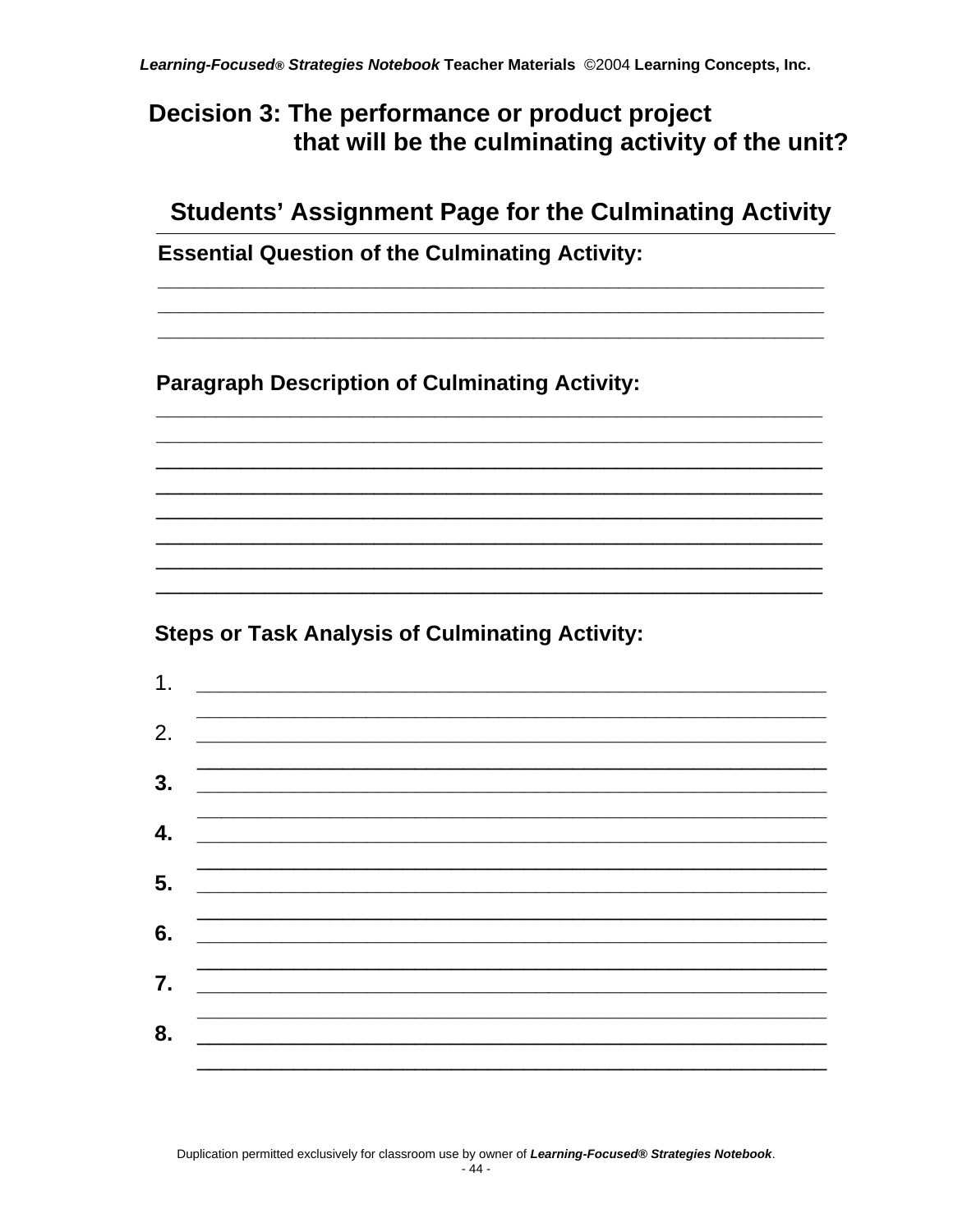#### **Decision 4: Project Rubric**

| Scale $\longrightarrow$<br>$\downarrow$ Criteria | $\boldsymbol{4}$ | $\mathbf{3}$ | $\overline{2}$ | 1 |
|--------------------------------------------------|------------------|--------------|----------------|---|
|                                                  |                  |              |                |   |
|                                                  |                  |              |                |   |
|                                                  |                  |              |                |   |
|                                                  |                  |              |                |   |
|                                                  |                  |              |                |   |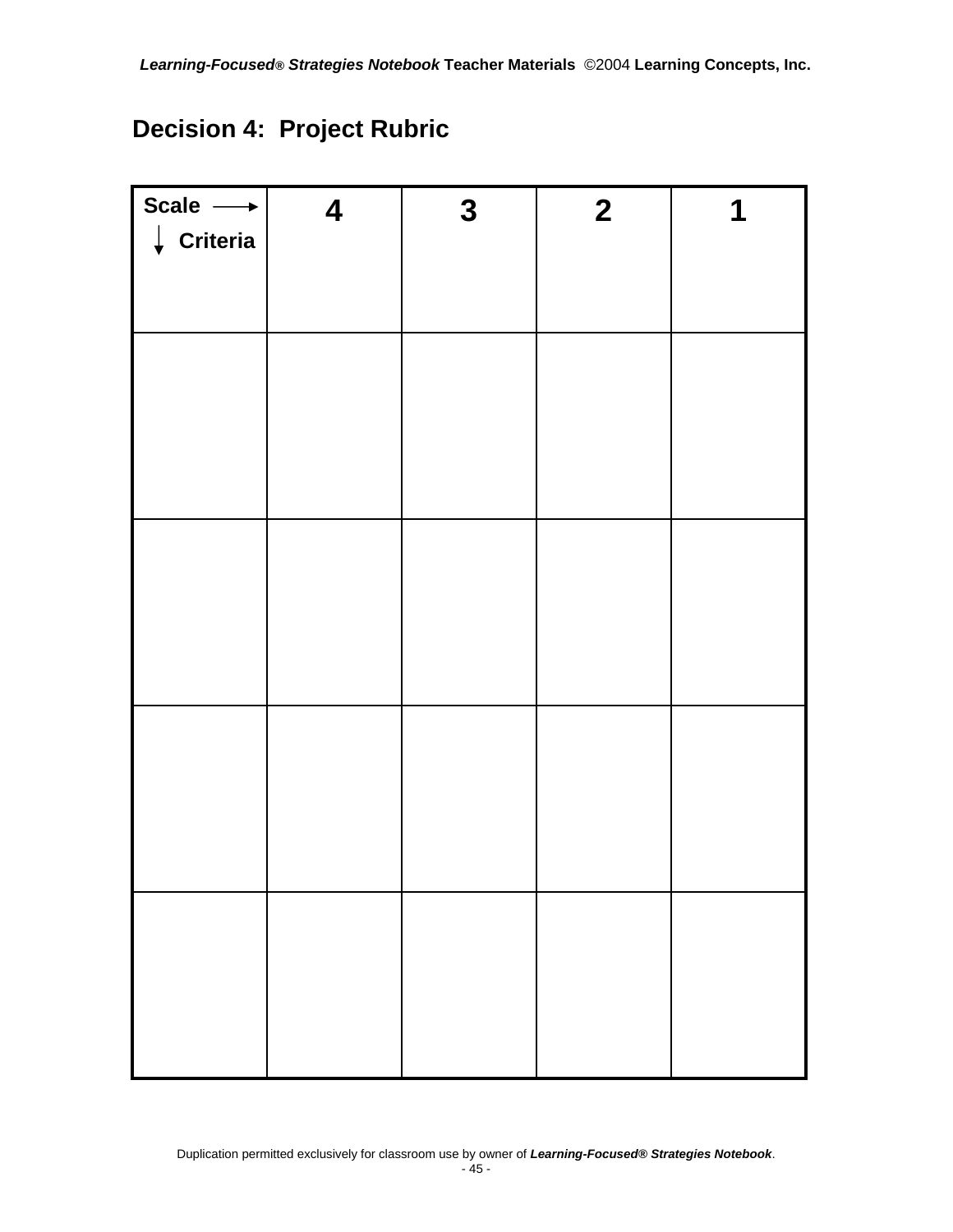**\_\_\_\_\_\_\_\_\_\_\_\_\_\_\_\_\_\_\_\_\_\_\_\_\_\_\_\_\_\_\_\_\_\_\_\_\_\_\_\_\_\_\_\_\_\_\_\_ \_\_\_\_\_\_\_\_\_\_\_\_\_\_\_\_\_\_\_\_\_\_\_\_\_\_\_\_\_\_\_\_\_\_\_\_\_\_\_\_\_\_\_\_\_\_\_\_ \_\_\_\_\_\_\_\_\_\_\_\_\_\_\_\_\_\_\_\_\_\_\_\_\_\_\_\_\_\_\_\_\_\_\_\_\_\_\_\_\_\_\_\_\_\_\_\_ \_\_\_\_\_\_\_\_\_\_\_\_\_\_\_\_\_\_\_\_\_\_\_\_\_\_\_\_\_\_\_\_\_\_\_\_\_\_\_\_\_\_\_\_\_\_\_\_ \_\_\_\_\_\_\_\_\_\_\_\_\_\_\_\_\_\_\_\_\_\_\_\_\_\_\_\_\_\_\_\_\_\_\_\_\_\_\_\_\_\_\_\_\_\_\_\_ \_\_\_\_\_\_\_\_\_\_\_\_\_\_\_\_\_\_\_\_\_\_\_\_\_\_\_\_\_\_\_\_\_\_\_\_\_\_\_\_\_\_\_\_\_\_\_\_ \_\_\_\_\_\_\_\_\_\_\_\_\_\_\_\_\_\_\_\_\_\_\_\_\_\_\_\_\_\_\_\_\_\_\_\_\_\_\_\_\_\_\_\_\_\_\_\_ \_\_\_\_\_\_\_\_\_\_\_\_\_\_\_\_\_\_\_\_\_\_\_\_\_\_\_\_\_\_\_\_\_\_\_\_\_\_\_\_\_\_\_\_\_\_\_\_ \_\_\_\_\_\_\_\_\_\_\_\_\_\_\_\_\_\_\_\_\_\_\_\_\_\_\_\_\_\_\_\_\_\_\_\_\_\_\_\_\_\_\_\_\_\_\_\_ \_\_\_\_\_\_\_\_\_\_\_\_\_\_\_\_\_\_\_\_\_\_\_\_\_\_\_\_\_\_\_\_\_\_\_\_\_\_\_\_\_\_\_\_\_\_\_\_ \_\_\_\_\_\_\_\_\_\_\_\_\_\_\_\_\_\_\_\_\_\_\_\_\_\_\_\_\_\_\_\_\_\_\_\_\_\_\_\_\_\_\_\_\_\_\_\_ \_\_\_\_\_\_\_\_\_\_\_\_\_\_\_\_\_\_\_\_\_\_\_\_\_\_\_\_\_\_\_\_\_\_\_\_\_\_\_\_\_\_\_\_\_\_\_\_ \_\_\_\_\_\_\_\_\_\_\_\_\_\_\_\_\_\_\_\_\_\_\_\_\_\_\_\_\_\_\_\_\_\_\_\_\_\_\_\_\_\_\_\_\_\_\_\_ \_\_\_\_\_\_\_\_\_\_\_\_\_\_\_\_\_\_\_\_\_\_\_\_\_\_\_\_\_\_\_\_\_\_\_\_\_\_\_\_\_\_\_\_\_\_\_\_ \_\_\_\_\_\_\_\_\_\_\_\_\_\_\_\_\_\_\_\_\_\_\_\_\_\_\_\_\_\_\_\_\_\_\_\_\_\_\_\_\_\_\_\_\_\_\_\_ \_\_\_\_\_\_\_\_\_\_\_\_\_\_\_\_\_\_\_\_\_\_\_\_\_\_\_\_\_\_\_\_\_\_\_\_\_\_\_\_\_\_\_\_\_\_\_\_ \_\_\_\_\_\_\_\_\_\_\_\_\_\_\_\_\_\_\_\_\_\_\_\_\_\_\_\_\_\_\_\_\_\_\_\_\_\_\_\_\_\_\_\_\_\_\_\_ \_\_\_\_\_\_\_\_\_\_\_\_\_\_\_\_\_\_\_\_\_\_\_\_\_\_\_\_\_\_\_\_\_\_\_\_\_\_\_\_\_\_\_\_\_\_\_\_ \_\_\_\_\_\_\_\_\_\_\_\_\_\_\_\_\_\_\_\_\_\_\_\_\_\_\_\_\_\_\_\_\_\_\_\_\_\_\_\_\_\_\_\_\_\_\_\_ \_\_\_\_\_\_\_\_\_\_\_\_\_\_\_\_\_\_\_\_\_\_\_\_\_\_\_\_\_\_\_\_\_\_\_\_\_\_\_\_\_\_\_\_\_\_\_\_**

#### **Decision 5: Launch Activities**

Develops student interest and links prior knowledge. Provides the content map and key vocabulary to students.

#### **Decision 6: Acquisition Lessons**

Plan the acquisition lessons you need for your Learning Unit. You must have at least one lesson for each of your essential questions in Decision 2.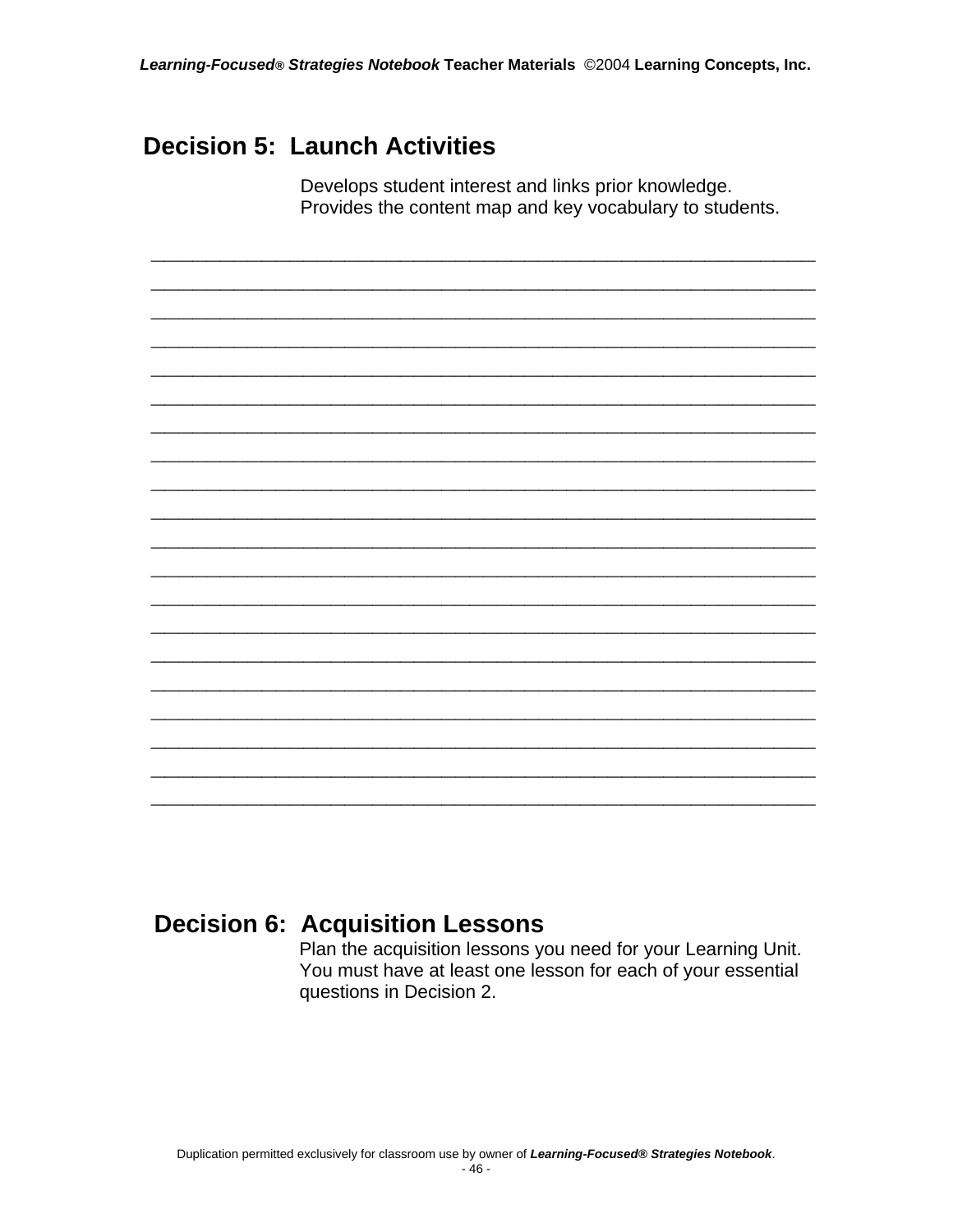| <b>Acquisition Lesson Planning Form</b> |  |  |  |
|-----------------------------------------|--|--|--|
|-----------------------------------------|--|--|--|

**Plan for the Concept, Topic, or Skill --- Not for the Day** 

| <b>Essential Question:</b>                                                                                                     |
|--------------------------------------------------------------------------------------------------------------------------------|
|                                                                                                                                |
|                                                                                                                                |
| <b>Activating Strategies: (Learners Mentally Active)</b>                                                                       |
|                                                                                                                                |
| <b>Acceleration/Previewing: (Key Vocabulary)</b>                                                                               |
|                                                                                                                                |
| Teaching Strategies: (Collaborative Pairs; Distributed Guided<br><b>Practice; Distributed Summarizing; Graphic Organizers)</b> |
|                                                                                                                                |
|                                                                                                                                |
|                                                                                                                                |
|                                                                                                                                |
|                                                                                                                                |
|                                                                                                                                |
|                                                                                                                                |
|                                                                                                                                |
| <b>Distributed Guided Practice/Summarizing Prompts: (Prompts</b>                                                               |
| Designed to Initiate Periodic Practice or Summarizing)                                                                         |
|                                                                                                                                |
|                                                                                                                                |
| <b>Summarizing Strategies: Learners Summarize &amp; Answer</b><br><b>Essential Question</b>                                    |
|                                                                                                                                |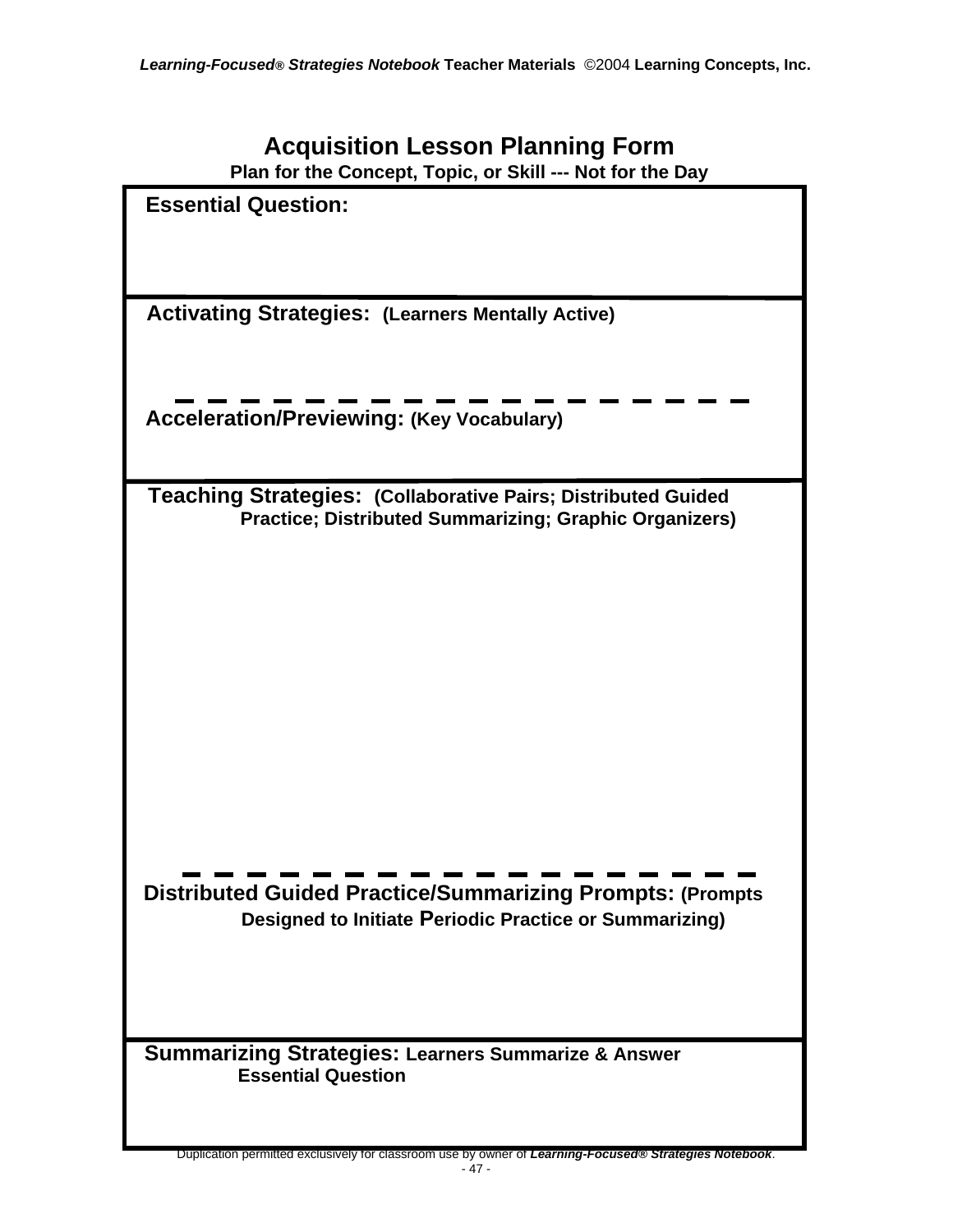#### **Decision 7: Extending / Refining Activities**

Have extending/refining activities for most important

#### concepts/skills

| Cause/Effect          | Compare/Contrast       | <b>Constructing Support</b>   |
|-----------------------|------------------------|-------------------------------|
| Justification         | Induction              | <b>Deduction</b>              |
| <b>Error Analysis</b> | Abstracting            | <b>Analyzing Perspectives</b> |
| Classifying           | Example to Idea        | Idea to Example               |
| Evaluation            | <b>Writing Prompts</b> |                               |
|                       |                        |                               |

Duplication permitted exclusively for classroom use by owner of Learning-Focused® Strategies Notebook.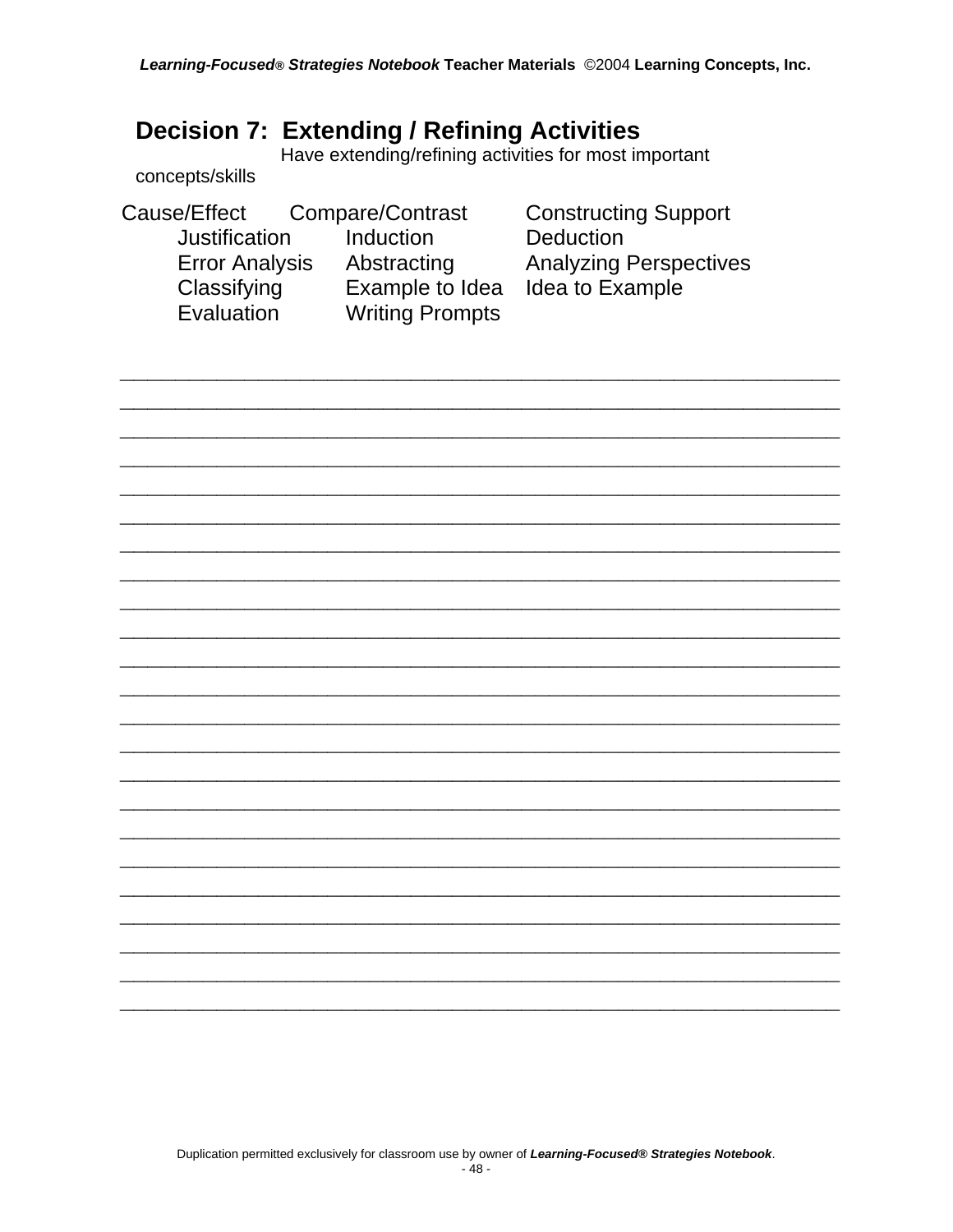#### Decision 8: Resources and Timeline for Learning Unit